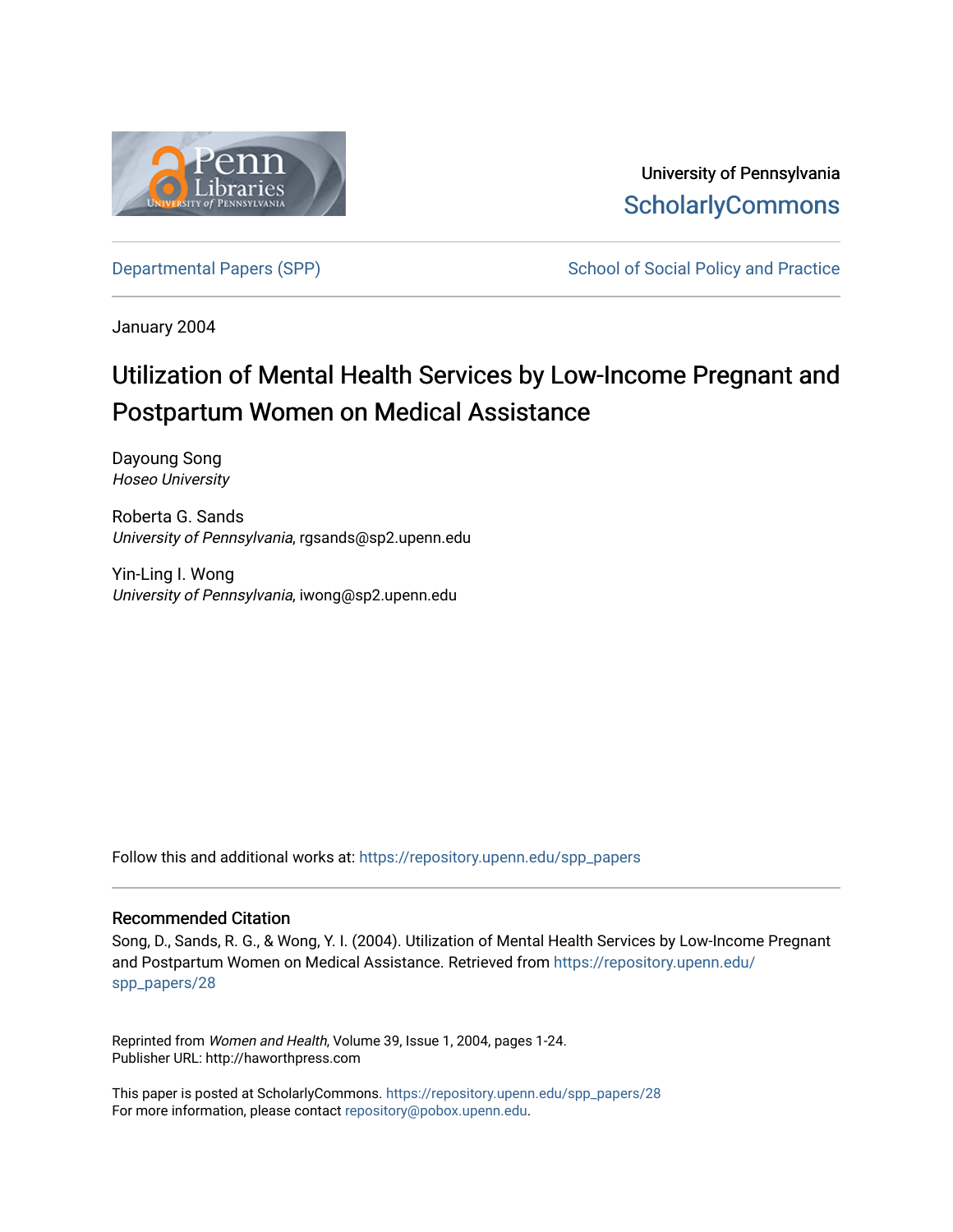## Utilization of Mental Health Services by Low-Income Pregnant and Postpartum Women on Medical Assistance

## **Abstract**

This paper examines mental health service use among publicly insured white and African-American pregnant and postpartum women who live in a metropolitan area. The study examines the extent to which ethnicity, physical health problems, and behavioral health risk factors are associated with the probability of service use during the prenatal- postpartum period. It also analyzes the patterns of service utilization for those women who used mental health services.

Medicaid claims and eligibility data, County Reporting System claims and admissions data, and Pennsylvania State Vital Birth Records were integrated using a unique algorithm. Logistic regression was employed to estimate the probability of mental health service use among 3,841 low-income women residing in Philadelphia who were continuously enrolled in Medicaid for 9 months preceding delivery and 6 months postpartum. Analyses were also conducted on the intensity and location of service use, as well as psychiatric diagnosis, during pregnancy and the postpartum period.

About 10% of the women used mental health services during the study period. Women were more likely to use services if they were Caucasian, had a number of chronic diseases, had a number of pregnancy complications, and smoked. Among users, the same proportion (ca. 6%) used services during pregnancy and postpartum, with the average number of outpatient visits slightly higher during pregnancy than during the postpartum period. Most outpatient services (86%) were delivered in the specialty sector. Most women who used mental health services (84%) were diagnosed with minor psychiatric disorders including minor depression and anxiety disorders. Women who used services during the postpartum only were more likely to be diagnosed with major depression, whereas women who used services throughout the perinatal period were more likely to be diagnosed with severe mental disorders. Health providers can use information generated in this study to identify women who are likely to have a need for mental health services.

## **Comments**

Reprinted from Women and Health, Volume 39, Issue 1, 2004, pages 1-24. Publisher URL: http://haworthpress.com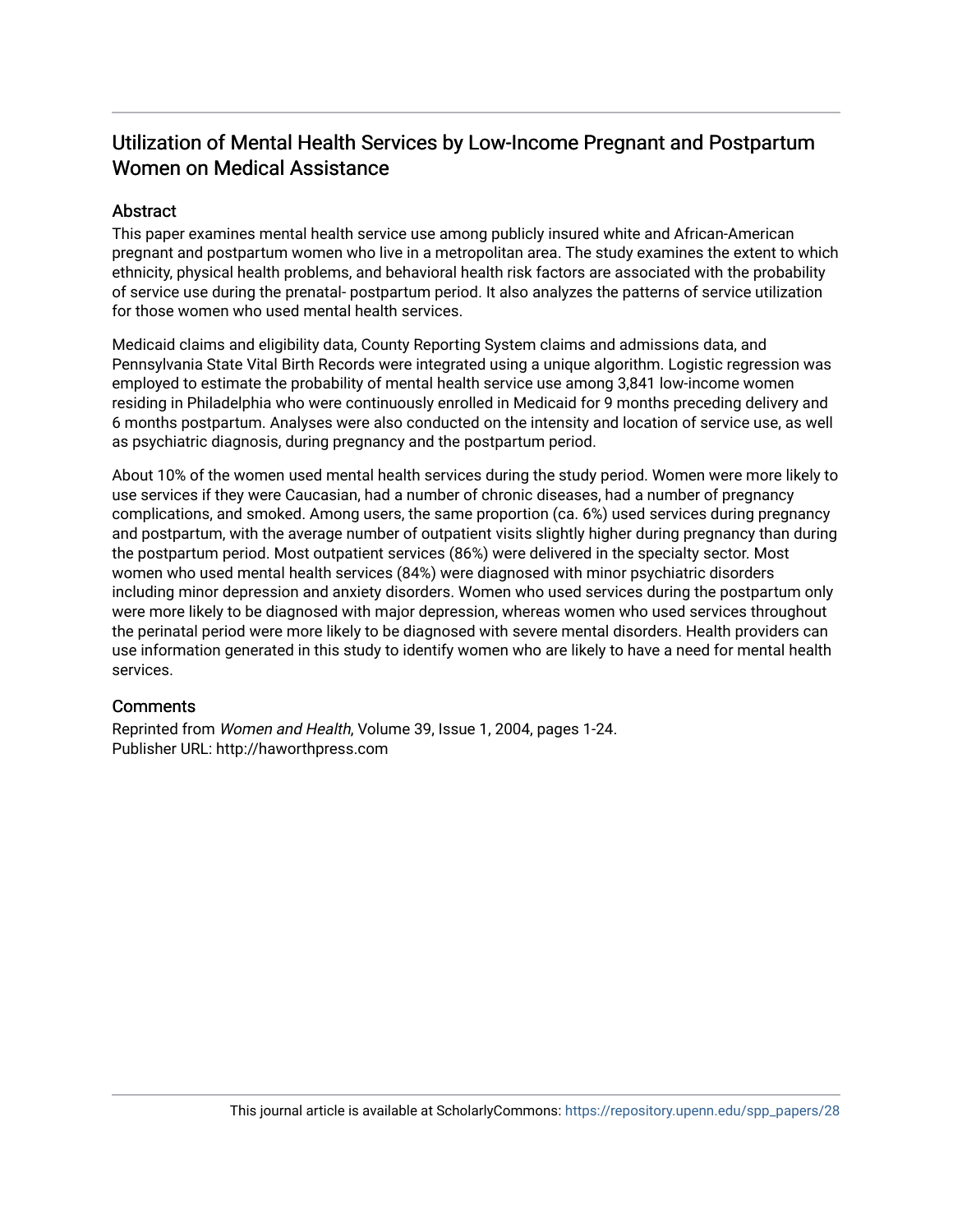## Utilization of Mental Health Services by Low-Income Pregnant and Postpartum Women on Medical Assistance

Dayoung Song, PhD Roberta G. Sands, PhD Yin-Ling Irene Wong, PhD

**ABSTRACT.** This paper examines mental health service use among publicly insured white and African-American pregnant and postpartum women who live in a metropolitan area. The study examines the extent to which ethnicity, physical health problems, and behavioral health risk factors are associated with the probability of service use during the prenatal-postpartum period. It also analyzes the patterns of service utilization for those women who used mental health services.

Medicaid claims and eligibility data, County Reporting System claims and admissions data, and Pennsylvania State Vital Birth Records were integrated using a unique algorithm. Logistic regression was employed to estimate the probability of mental health service use among 3,841 low-income women residing in Philadelphia who were continuously enrolled in Medicaid for 9 months preceding delivery and 6 months postpartum. Analyses were also conducted on the intensity and location of service use, as well as psychiatric diagnosis, during pregnancy and the postpartum period.

About 10% of the women used mental health services during the

Dayoung Song is affiliated with Hoseo University, Cheonan, Chungnam, Korea. Roberta G. Sands and Yin-Ling Irene Wong are affiliated with the University of Pennsylvania, School of Social Work, 3701 Locust Walk, Philadelphia, PA 19104-6214.

Address correspondence to: Roberta Sands at the above address (E-mail: rgsands@ ssw.upenn.edu).

> Women & Health, Vol. 39(1) 2004 <http://www.haworthpress.com/store/product.asp?sku=J013>  $\overline{Q}$  2004 by The Haworth Press, Inc. All rights reserved. Digital Object Identifier: 10.1300/J013v39n01\_01 *1*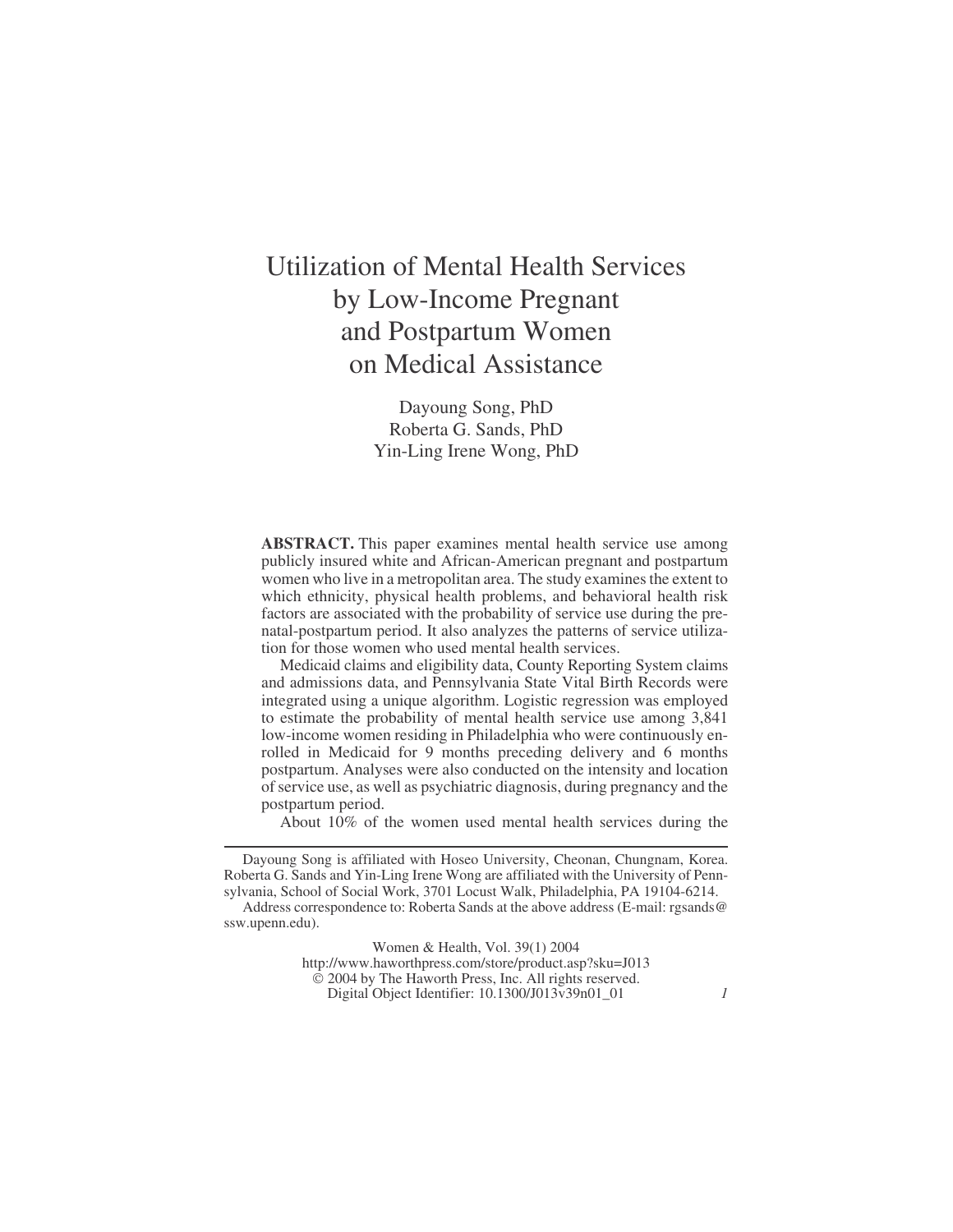study period. Women were more likely to use services if they were Caucasian, had a number of chronic diseases, had a number of pregnancy complications, and smoked. Among users, the same proportion (ca. 6%) used services during pregnancy and postpartum, with the average number of outpatient visits slightly higher during pregnancy than during the postpartum period. Most outpatient services (86%) were delivered in the specialty sector. Most women who used mental health services (84%) were diagnosed with minor psychiatric disorders including minor depression and anxiety disorders. Women who used services during the postpartum only were more likely to be diagnosed with major depression, whereas women who used services throughout the perinatal period were more likely to be diagnosed with severe mental disorders. Health providers can use information generated in this study to identify women who are likely to have a need for mental health services.*[Article copies available for a fee from The Haworth Document Delivery Service: 1-800-HAWORTH. E-mail address: <docdelivery@haworthpress.com> Website: [<http://www.HaworthPress.com>](http://www.HaworthPress.com) 2004 by The Haworth Press, Inc. All rights reserved.]*

**KEYWORDS.** Mental health services, pregnant, postpartum, low-income, women, utilization

The mental health of women during the prenatal and the postpartum period is a significant women's health concern. Psychiatric disorders that are present during that time not only affect the psychological well-being of the women themselves, but are also associated with an increased risk of emotional problems among their dependent children (Beck, 1998). Because psychiatric disorders are prevalent among women using public-sector gynecological clinics (Miranda, Azocar, Komaromy, & Golding, 1998), it is likely that low-income prenatal and postpartum women who are among clinic users also have a high rate of mental health difficulties.

Often considered a time of emotional well-being, pregnancy does not protect women from psychiatric symptoms and illnesses (Nonacs, Viguera, & Cohen, 2002). Previous studies have reported that up to 70% of pregnant women had depressive symptoms (Llewellyn, Stowe, & Nemeroff, 1997), between 10 and 16% met diagnostic criteria for major depression (Llewellyn et al., 1997), 17% screened positive for other depressive disorders (Kelly, Zatzick, & Anders, 2001), and about 30% screened positive for an anxiety disorder (Birndorf, Madden,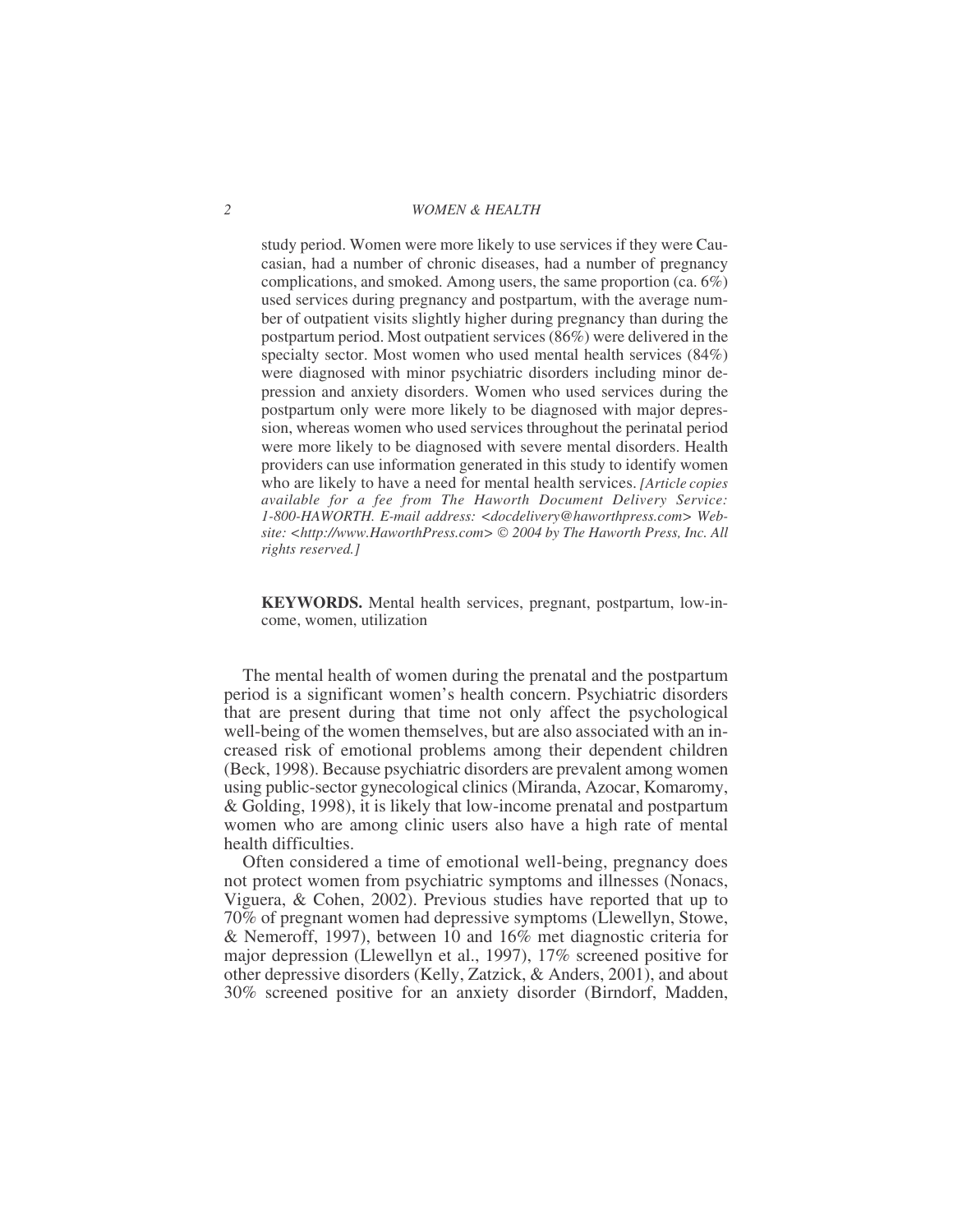Portera, & Leon, 2001).1 Psychiatric illnesses during pregnancy are a treatment challenge, as psychopharmacology presents risks to the fetus while untreated psychiatric illness can adversely affect the fetus, the quality of the mother's self-care, and her attention to prenatal care (Nonacs et al., 2002).

During the postpartum period, women are subject to "maternity blues," postpartum depression, and postpartum psychosis (Arnold, Baugh, Fisher, Brown, & Stowe, 2002). It is common for mothers to feel anxious, confused, and mildly depressed in the weeks following childbirth, but these symptoms are usually short-lived (Arnold et al. 2002). Postpartum depression is less common; postpartum psychosis is severe but relatively rare (Arnold et al., 2002). Chaudron et al. (2001) found that 5.8% of their study participants were clinically depressed between 1 and 4 months postpartum. A Finnish study of women using a maternity center found that 28.1% had minor psychiatric symptoms after delivery (Vünamäki, Niskanen, Pesonen, & Saarikoski, 1997). An American community study of postpartum women found point prevalence rates of 8.7% at 14 weeks and 16.8% at 30 weeks for anxiety and 23.3% and 18.7%, respectively, for depression (Stuart, Couser, Schilder, O'Hara, & Gorman, 1998).

In an analysis that linked the hospital records of women who had given birth with birth certificates, Kelly et al. (1999) found that 1.5% had a diagnosis of a psychiatric or substance disorder. The frequency of psychiatric diagnosis alone or dual diagnoses was 0.6%. The authors concluded that because these percentages are considerably below rates reported in the literature for pregnant women, obstetricians are underreporting these disorders in their discharge summaries. In another study (Kelly et al., 2001), women receiving prenatal care at a university-based obstetrics clinic were assessed for psychiatric disorders and substance abuse and, after delivery, had their obstetrical charts reviewed. The researchers found that although 26% of the women were screened positive for any psychiatric disorder, only 18% of this group had treatment recorded in their charts (Kelly et al., 2001). If not identified and properly treated, psychiatric problems in the perinatal period and subsequent childbearing years may lead to continuing or recurrent major psychiatric disorders, resulting in higher medical cost and exacerbating the risk of emotional problems among dependent children (Beck, 1998). For these reasons, it is important to investigate the use of mental health services by pregnant and postpartum women.

This paper examines the mental health service use by African-American and Caucasian women who were on Medicaid for a 15-month preg-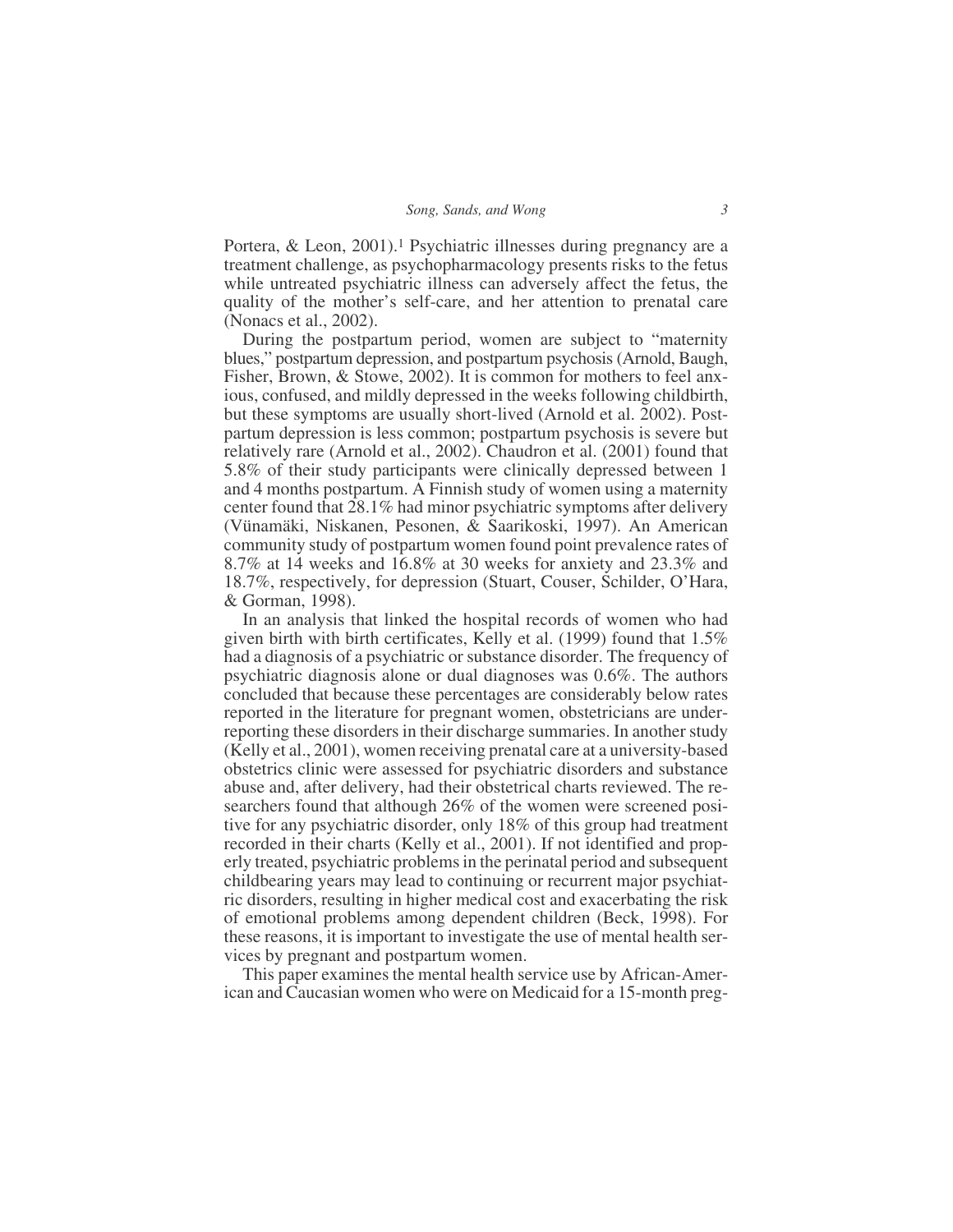nancy-postpartum period. The study assesses the extent to which ethnicity, physical health problems, and behavioral health risk factors are associated with the probability of mental health service use among members of the study population; and examines the patterns of service utilization during pregnancy and the postpartum period.

## *ETHNICITY*

Research on the use of mental health services has found that despite unmet need, members of ethnic minority groups are less likely to avail themselves of these services than whites (e.g., Shapiro et al., 1985; Swartz et al., 1998). There are, however, inconsistencies among studies (Snowden, 1999) and a more recent follow-up study indicates a narrowing of the racial disparity in utilization (Cooper-Patrick et al., 1999).

Most relevant to the present study are those that have investigated ethnic group differences in service use after controlling for health insurance coverage. In an examination of the Medicaid population, Temkin-Greener and Clark (1988) found that white women made significantly more outpatient mental health visits than African-American and Hispanic women. A study of mental health service use by employees enrolled in the high option Blue Cross/Blue Shield Federal Health Benefits Plan from 1979 to 1981 found that African-Americans and Hispanics had a lower probability of use of mental health services than whites (Scheffler & Miller, 1989). (The high option plan allowed for more mental health visits and required a higher co-payment than the other plan.) Using a similar data set, but including both high and low option insurance plans for 1983, other researchers found that the probability of mental health service use by white women was considerably higher than that of ethnic minority women (Padgett, Harman, Burns, & Schlesinger, 1998). Consistent with these findings, we expect that African-American pregnant and postpartum women have a lower rate of mental health use than their white counterparts.

## *PHYSICAL HEALTH PROBLEMS*

In the general population, persons with physical illnesses are at risk of emotional and mental health problems (Wells, Golding, & Burnam, 1988). One study of postpartum women found that those who reported 10 or more somatic symptoms were more likely to develop depression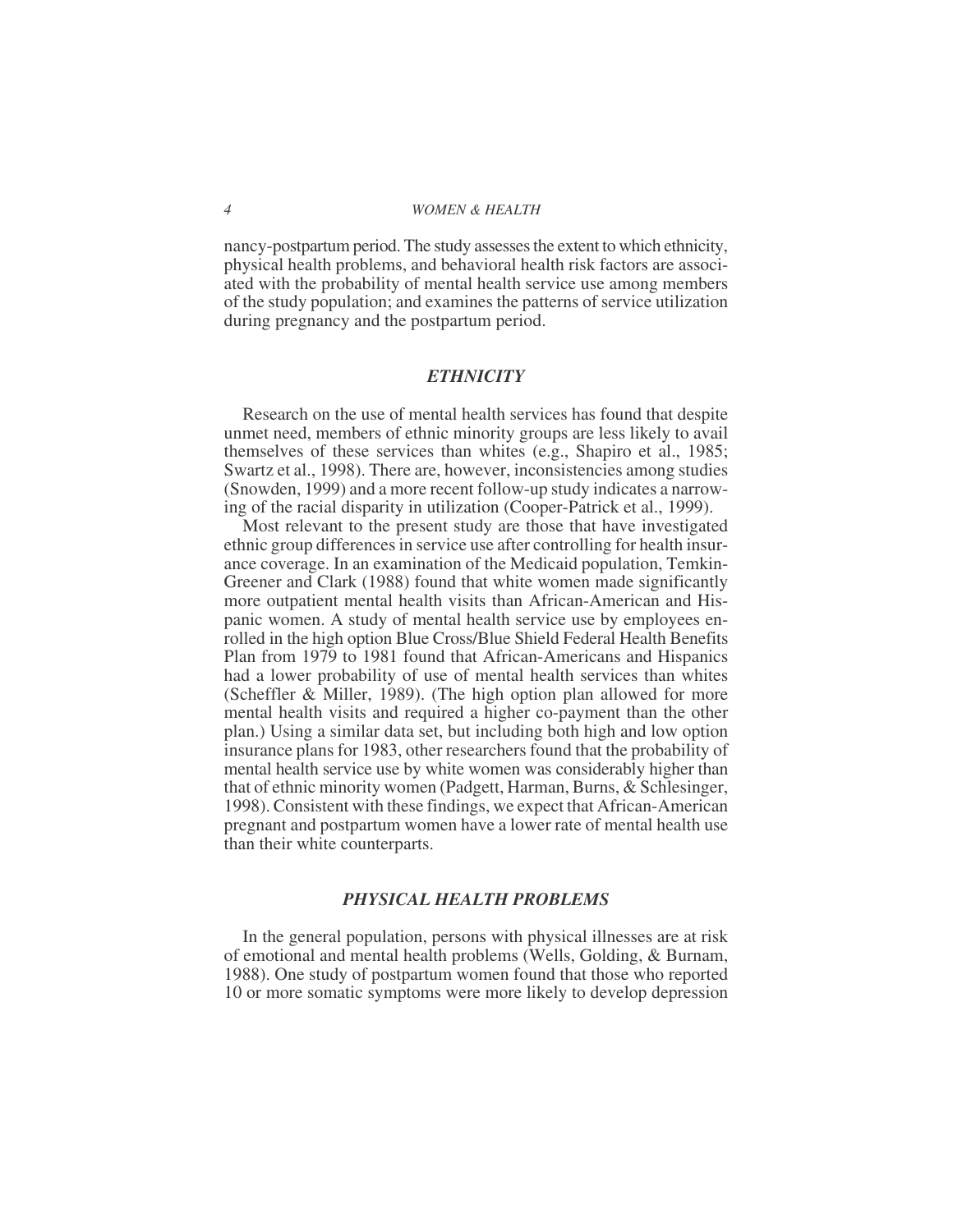#### *Song, Sands, and Wong 5*

by four months postpartum than those reporting fewer such symptoms (Chaudron et al., 2001). Accordingly, we expect that pregnant and postpartum women who report multiple chronic health problems during pregnancy would have added worries about themselves, motivating them to seek relief through mental health services. Furthermore, we expect that women who have pregnancy complications might be anxious about the outcome of their pregnancies or the well-being of their child and seek support from a mental health professional.

## *BEHAVIORAL HEALTH RISK FACTORS*

Alcohol use and smoking are risk factors associated with low birthweight babies (Institute of Medicine, 1985). Studies of women in gynecological and obstetric clinics or hospitals have found that rates of alcohol abuse and dependence are relatively high (e.g., 11.7% in Miranda et al., 1998). A study of tobacco use within the Medicaid population in Wisconsin found that some 45% smoked, a rate that is twice that of the general population (Carr, Chritiansen, Jehn, & Matitz, 2001). Miranda et al. (1998) found that 32 percent of their public sector sample smoked. Although none of these studies directly addresses mental health service use, it is possible that alcohol use and smoking are associated with higher levels of anxiety and depression, which in turn increase the probability of mental health service use among pregnant and postpartum women.

## *PRENATAL AND POSTPARTUM MENTAL HEALTH SERVICE USE*

Literature on women's mental health gives little attention to service utilization during the pregnancy and postpartum periods. Some research, however, has tried to disentangle the distribution of depression between these two periods among clinical cases. Gotlib et al. (1989), who followed a sample of women through pregnancy and the postpartum period, reported that 10.2% of their sample met diagnostic criteria for minor and major depression during pregnancy and 6.8% did so about 4 weeks postpartum. Among those in the latter group, half were diagnosed during pregnancy and half were new cases. One-third of the cases diagnosed during pregnancy remained depressed in the postpartum period. With respect to depressive symptoms, Gotlib et al. (1989)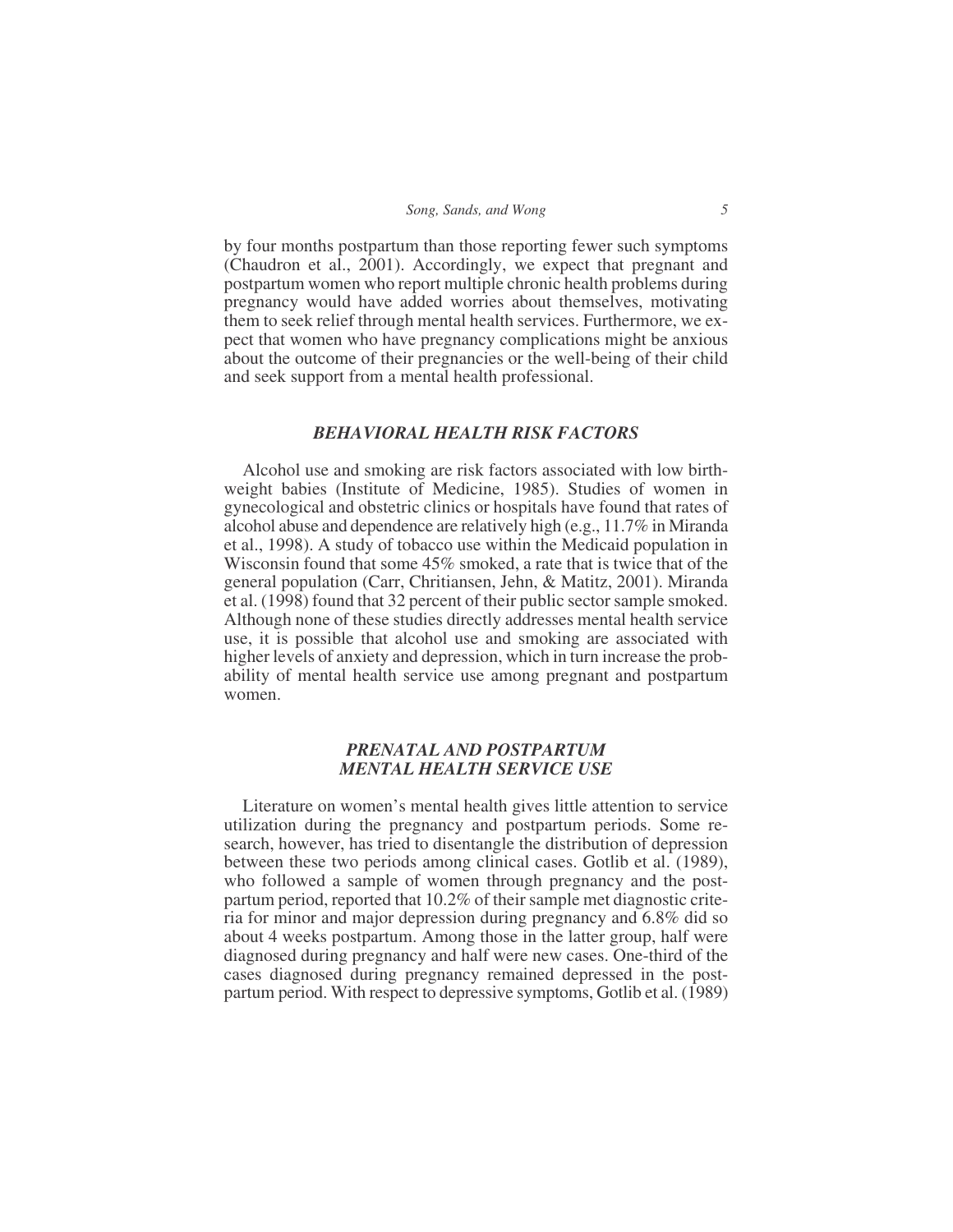found similar proportions prenatally and postpartum. Ritter, Hobfoll, Lavin, Cameron, and Hulsizer (2000), who were investigating depressive symptomatology among inner city women receiving obstetrical services during both periods, reported that there was a decline in depressive symptoms and dysphoria 7 to 9 months postpartum. However informative, these findings focused exclusively on the prevalence of depressive diagnosis and symptomatology and did not cover other psychiatric problems. They do not provide us with guidance on the extent to which service utilization patterns vary during pregnancy and the postpartum period. This investigation will contribute to knowledge by looking at the prevalence of mental health service use during the perinatal period, the pattern of service use by diagnosis, and the intensity and location of service use (i.e., general medical and specialty mental health sectors).

On the basis of the above review, we are testing three hypotheses regarding the probability of service use. Among low-income perinatal women (1) African-American ethnicity is associated with a lower probability of mental health service utilization; (2) physical health problems during pregnancy are associated with a higher probability of mental health service utilization; and (3) behavioral health risks during pregnancy are associated with a higher probability of mental health service utilization. These hypotheses are tested controlling for the effects of sociodemographic factors including age, years of education, marital status, number of children, and basis for eligibility for Medicaid (AFDC, General Assistance, Healthy Beginnings). In addition, we are exploring patterns of mental health service use.

## *METHODS*

## *Study Population*

The study site was Philadelphia County, which has a Medicaid enrollment of about 300,000 persons, or 20% of the county's population. The study population comprised 3,841 white and African-American women between 15 and 45 years of age who were continuously eligible for Medicaid for nine months preceding delivery and six months postdelivery, and who delivered babies between January 1, 1992 and December 31, 1992. The study population excludes Medicaid-eligible women who were enrolled in the Supplemental Security Income (SSI) program because of the substantive difference between the basis for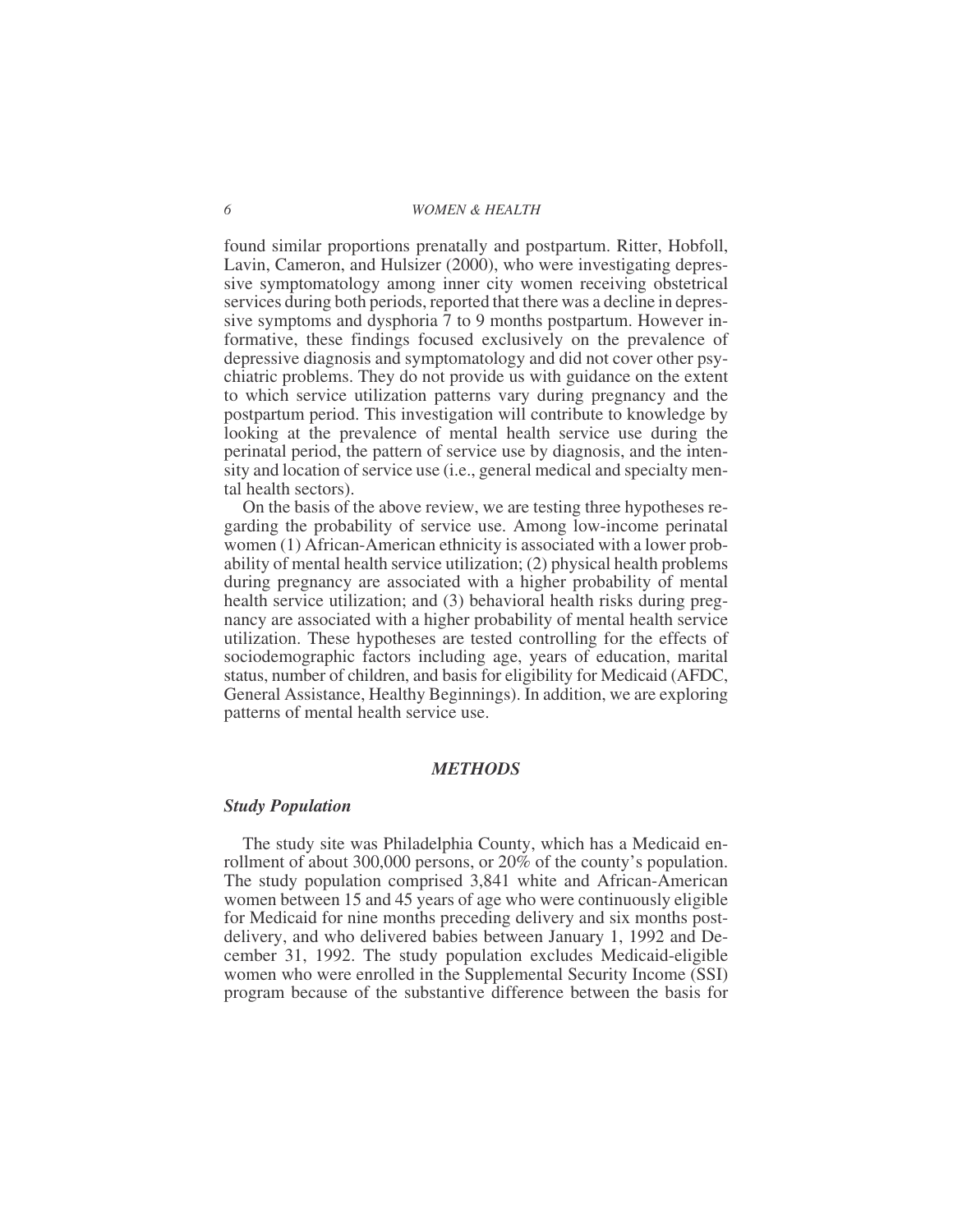Medicaid eligibility through participation in SSI and other public assistance programs.2

Native Americans, Alaskan Natives, and Asians were not included in the study because the number of Medicaid-eligible women from each of these groups was too small for statistical analysis. Although Hispanic women comprised a sufficiently large subgroup, they were excluded from the study because there were questions about the accuracy of the claim records from one clinic serving primarily the Hispanic population. African Americans and whites were analyzed.

## *Databases*

The study used three publicly accessible administrative data sets: (1) Medicaid Management Information System (MMIS) data, including eligibility data and claims data; (2) County Reporting System (CRS) data; and (3) Pennsylvania State Vital Birth Records of 1992 (Birth Records). The MMIS data were derived from a claims-based information system for services provided to Medicaid-eligible clients. The CRS database, maintained by the county's Office of Mental Health, was composed of claims and admissions data from the 12 community mental health centers in operation during the study period. Specific to the purpose of this study, the CRS records provided information on the receipt of mental health services that were not reimbursable under Medicaid. The Birth Records were obtained from the Division of Health Statistics, Pennsylvania Department of Health. The information on utilization of mental health services among the study population was obtained from the first and the second databases (MMIS and CRS), and the information on the sociodemographic characteristics of the mothers and the pregnancy-related risks was from the third database (Birth Records). Tables 1 and 3 in the results section specify in the footnotes the data sources from which the study variables were drawn.

The three administrative databases were integrated using a unique algorithm. The MMIS claims data files identified study subjects, women who delivered babies on Medicaid in Philadelphia from January 1 to December 31, 1992. After identifying members of the designated population, the study's index date–i.e., the infant's date of birth–was obtained from the Birth Records. The analysis traced the incidence of mental health service use by mothers ascertained from the claims data (MMIS and CRS) during pregnancy and the postpartum period, which is operationally defined as covering pregnancy (9 months before delivery) and the postpartum period (6 months after delivery). After match-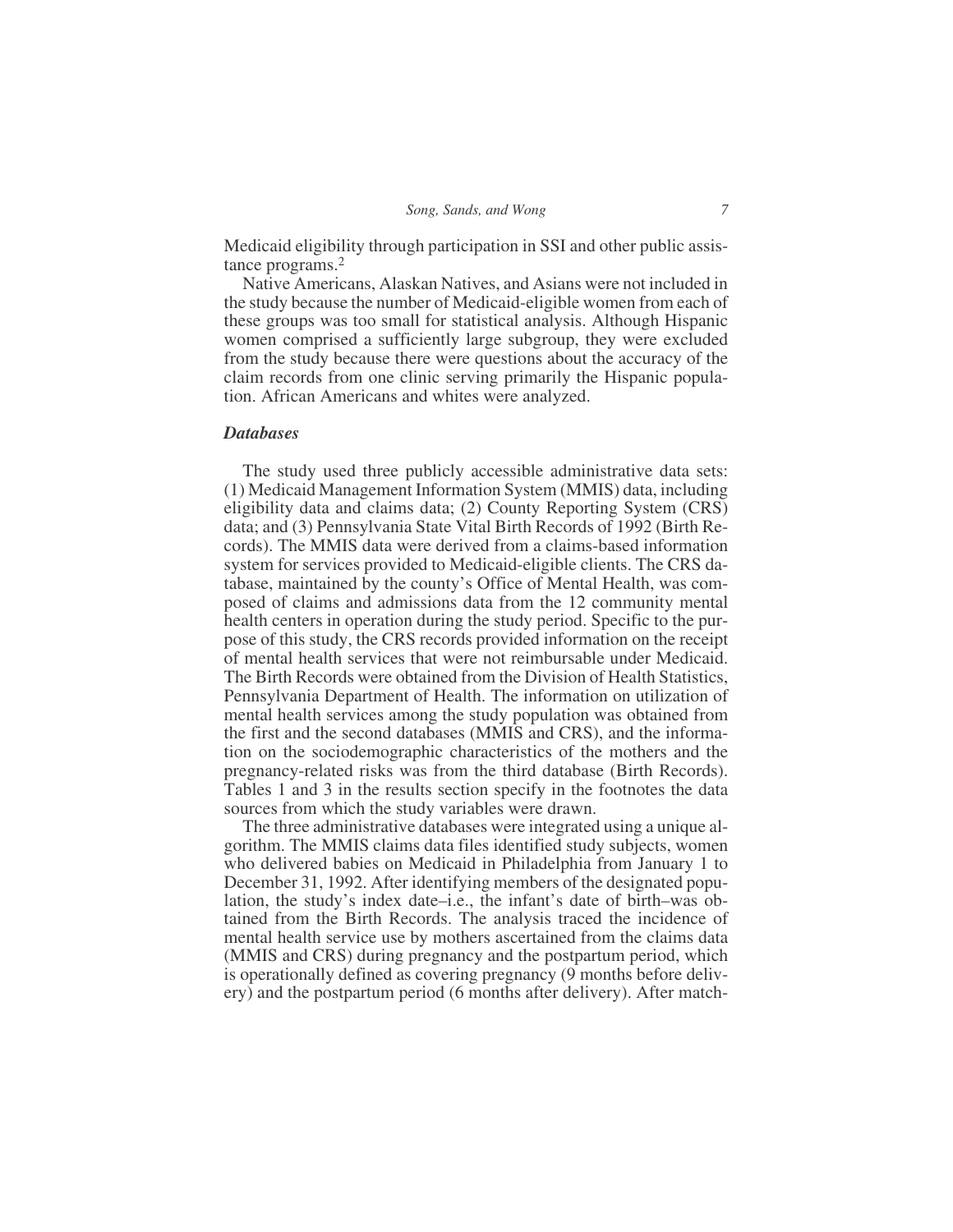*8 WOMEN & HEALTH*

| TABLE 1. Characteristics of the Study Population by Service Use ( $n = 3,841$ ) |  |  |  |
|---------------------------------------------------------------------------------|--|--|--|
|---------------------------------------------------------------------------------|--|--|--|

| Characteristics                                    | Users<br>$(n = 396)$ | Total<br>$(n = 3,841)$ |
|----------------------------------------------------|----------------------|------------------------|
|                                                    |                      |                        |
| Control variables: demographics & eligibility      |                      |                        |
| Average age (in years)**a                          | 25.8                 | 24.4                   |
| Average years of education (in years) <sup>a</sup> | 11.2                 | 11.3                   |
| Currently married (%)**a                           | 12.4                 | 8.0                    |
| Average number of children**a                      | 2.2                  | 1.9                    |
| Medicaid-eligibility category (%) <sup>*b</sup>    |                      |                        |
| <b>AFDC</b>                                        | 83.9                 | 88.3                   |
| GA                                                 | 13.6                 | 9.9                    |
| <b>Healthy Beginnings</b>                          | 2.5                  | 1.8                    |
| Ethnicity $(\%)^{*a}$                              |                      |                        |
| <b>Black</b>                                       | 70.7                 | 82.6                   |
| White                                              | 29.3                 | 17.4                   |
| Physical health problems                           |                      |                        |
| Chronic physical illnesses <sup>a</sup>            |                      |                        |
| Having chronic illnesses (%)**                     | 12.4                 | 8.8                    |
| Average no. of chronic illnesses**                 | 1.4                  | 0.1                    |
| Pregnancy complications <sup>a</sup>               |                      |                        |
| Having pregnancy complications (%)*                | 29.6                 | 24.8                   |
| Average no. of pregnancy complications*            | 0.33                 | 0.26                   |
| Behavioral health risk factors                     |                      |                        |
| Drinking during pregnancy (%) <sup>a</sup>         | 4.8                  | 4.3                    |
| Smoking during pregnancy (%)**a                    | 47.5                 | 37.0                   |

Data sources:

a Pennsylvania State Vital Birth Records.

b Medicaid Management Information System (MMIS) eligibility data.

\* indicates that difference between users and nonusers is statistically significant at the 0.05 level. \*\* indicates that difference between users and nonusers is statistically significant at the 0.01 level.

ing with Medicaid eligibility files, the study subjects were limited to women continuously eligible for Medicaid during pregnancy and the postpartum period, that is, 15 months. After the exclusion of Native American, Alaskan Native, Asian, Hispanic women, and those with Medicaid eligibility based on SSI, a total of 3,841 African-American and white women remained for this analysis.

## *Reliability and Validity*

In order to address the problems of reliability and validity that may arise from the analysis of secondary data collected for routine adminis-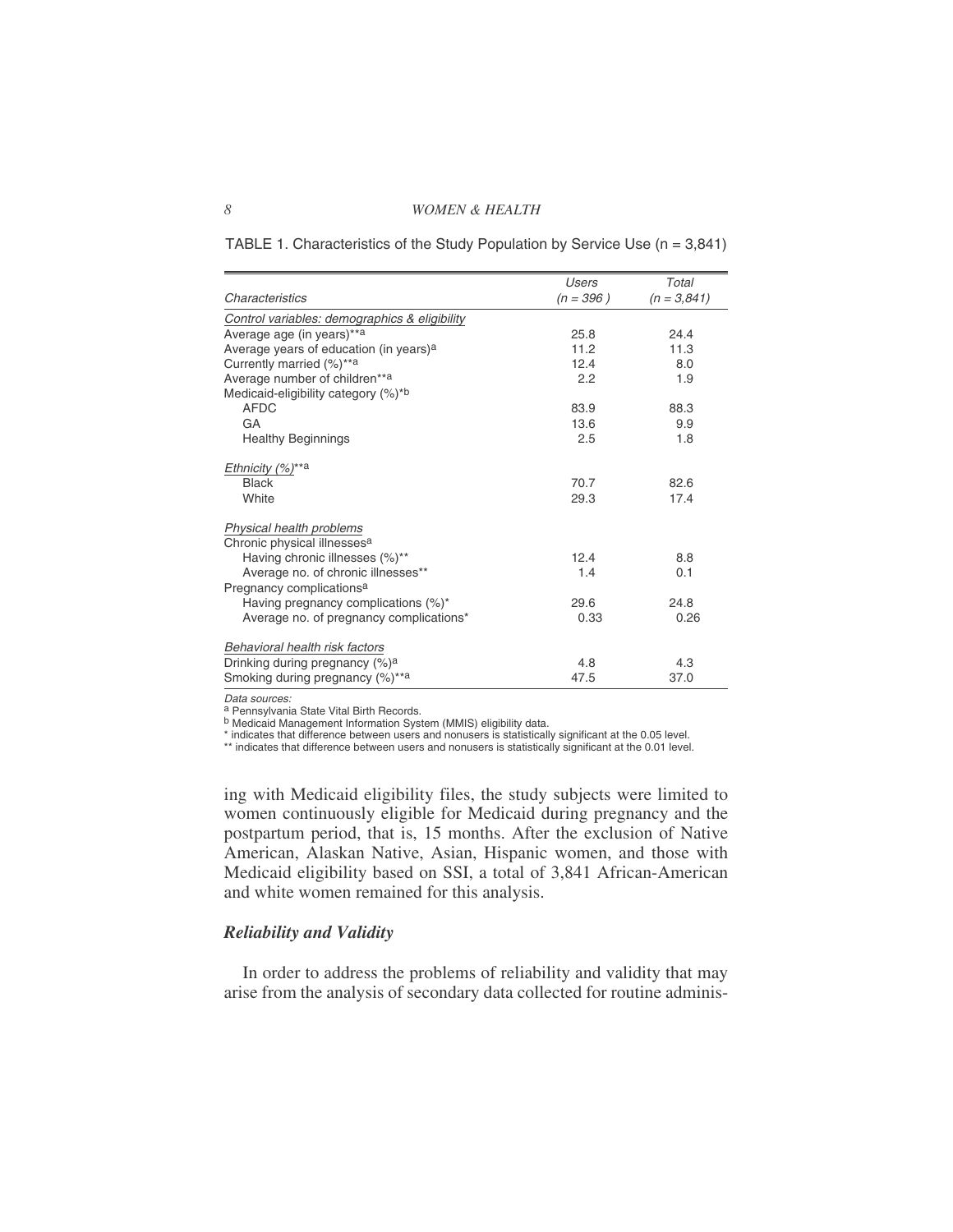#### *Song, Sands, and Wong* 9

trative purpose, this study used a data management protocol that includes reliability and validity auditing of data elements, and the maintenance of data standards (Rothbard, Shinnar, Hadley, & Rovi, 1990). Specifically, the redundancy of sociodemographic information was identified across the three databases, thereby enabling checks on the consistency of these data elements. Algorithms linking individual patients across databases were used to ensure that linked information is for the same client. Questionable cases were dropped. Similarly, editing routines were developed to identify inconsistencies in service use information. Although possible limitations may exist with secondary administrative data used in the study, it has been found that the consistency rates on relevant utilization and client characteristic elements were over 95%.

Another concern is the trustworthiness of the birth records data in providing information on physical and behavioral health risks experienced by members of the study population during pregnancy. Each risk variable used in this study, including drinking during pregnancy, cigarette smoking, and the number of chronic physical illnesses and pregnancy-related problems, was based on self-reports made by mothers on the birth worksheet in the hospital after delivery. Although there are limitations with the self-report data, including recall bias, misclassification error, and missing data, these data are still considered the most complete and reasonably reliable source of information on prenatal care utilization available for all births in the United States (Griffin, Hogan, Buechner, & Leddy, 1999). Birth records data have been used in previous studies, especially for the prenatal care utilization research (Haas, Udvarhelyi, Morris, & Epstein, 1993; Piper, Ray, & Griffin, 1990).

#### *Measures*

*Probability of mental health service use.* The three sets of *independent variables* for hypotheses testing are ethnicity, physical health problems, and behavioral health risk factors. The ethnicity variable was coded "1" if the mother's ethnicity was reported as African American, and "0" if white. Physical health problems included the number of chronic physical illnesses reported by the study subject during pregnancy (i.e., cardiac disease, lung disease, anemia, diabetes, chronic hypertension, and HIV disease) and the number of pregnancy-related complications (i.e., pregnancy-associated hypertension, eclampsia, incompetent cervix, renal disease, RH sensitization, uterine bleeding, and other medical complications). Behavioral health risk factors during pregnancy included drinking and cigarette smoking. Each of the two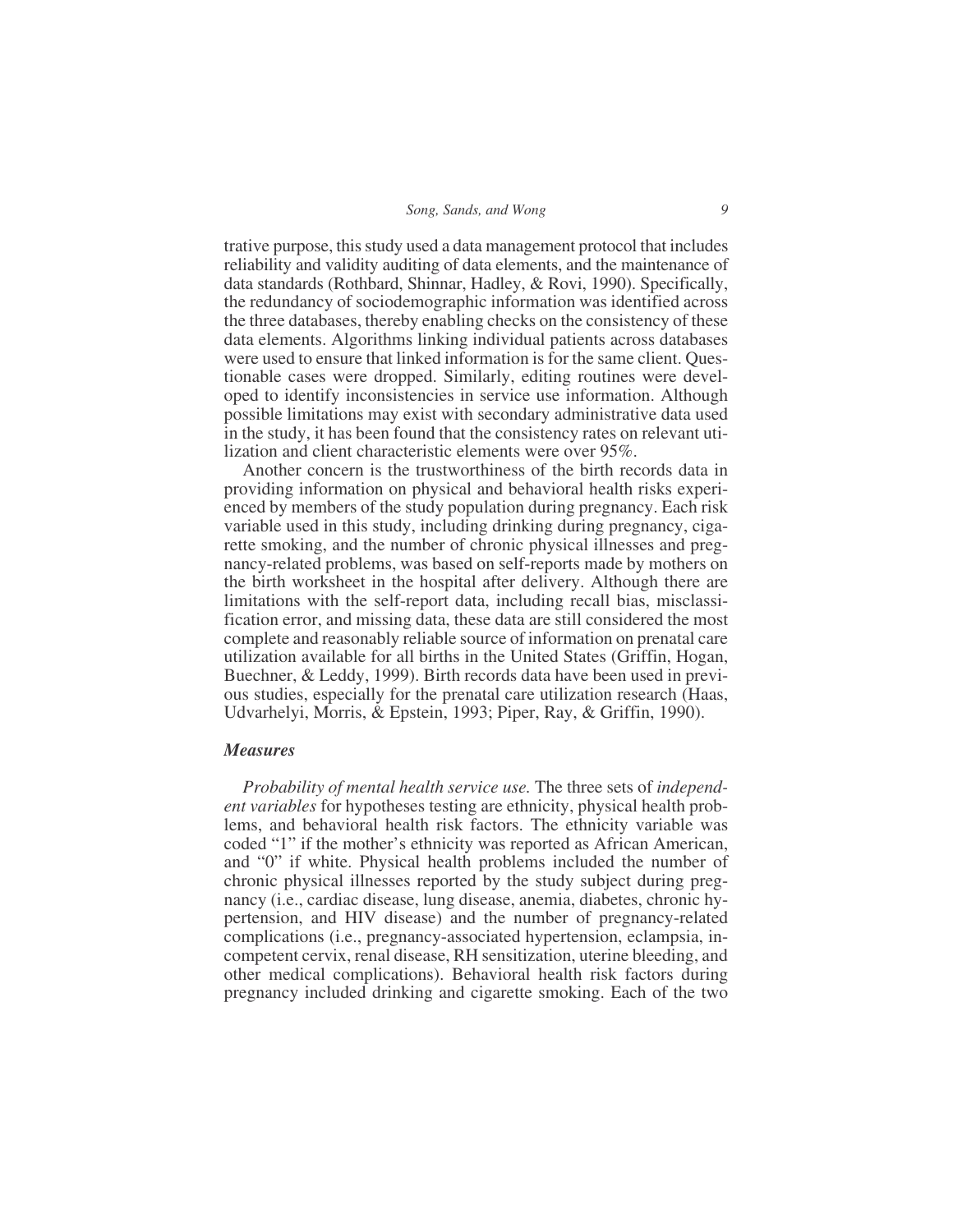factors was treated as a categorical variable and was coded "1" if there was a reported drinking problem or use of cigarettes, and "0" if otherwise.

Several sociodemographic and eligibility characteristics were used as statistical *controls*. Demographic characteristics included the mother's age, mother's education (years of schooling), the number of children born prior to the index childbirth, and mother's marital status. All variables with the exception of marital status were interval-ratio measures. Marital status was coded "1" if the study subject was currently married and "0" if otherwise. Eligibility for Medicaid was indicated by two dummy variables: General Assistance and Healthy Beginnings.3 Eligibility based on AFDC is the omitted category.

In the multivariate analysis, mental health service use during the 15-month pregnancy and postpartum period was the *dependent variable*. Use denoted at least one episode of inpatient or outpatient service use and was coded "1," whereas non-use was coded "0."

*Patterns of service use.* We are examining patterns of service use in relation to four variables–time period, intensity, location of service use, and psychiatric diagnosis. *Time period of service use* was constructed as a three-category variable indicating women who used services during pregnancy only, those who used services during postpartum only, and those who used services during both periods. *Intensity of service use* was measured by the number and length of inpatient episodes, and the number of outpatient visits. *Location of service use* was indicated by whether services were provided by the general medical sector or the specialty mental health sector. Service use from the specialty mental health sector was indicated by claims records from mental health specialists such as psychiatrists, psychologists, psychiatric social workers, and community psychiatric nurses, whose services were provided at community mental health centers and psychiatric outpatient clinics. Types of outpatient mental health services received from the specialty mental health sector included partial hospitalization, psychiatric rehabilitation, vocational rehabilitation, drug management, case management, and emergency services. Service use from the general medical sector covered those claim records with psychiatric codes from physicians and non-physician providers from general hospitals, obstetrics and gynecology offices, and other outpatient and health clinics.

Data on *psychiatric diagnosis* were available for each inpatient episode and outpatient visit. The study divided psychiatric diagnosis into three groups, based on the DSM-III-R criteria–severe mental disorders, major depression, and minor psychiatric disorders. Severe mental disor-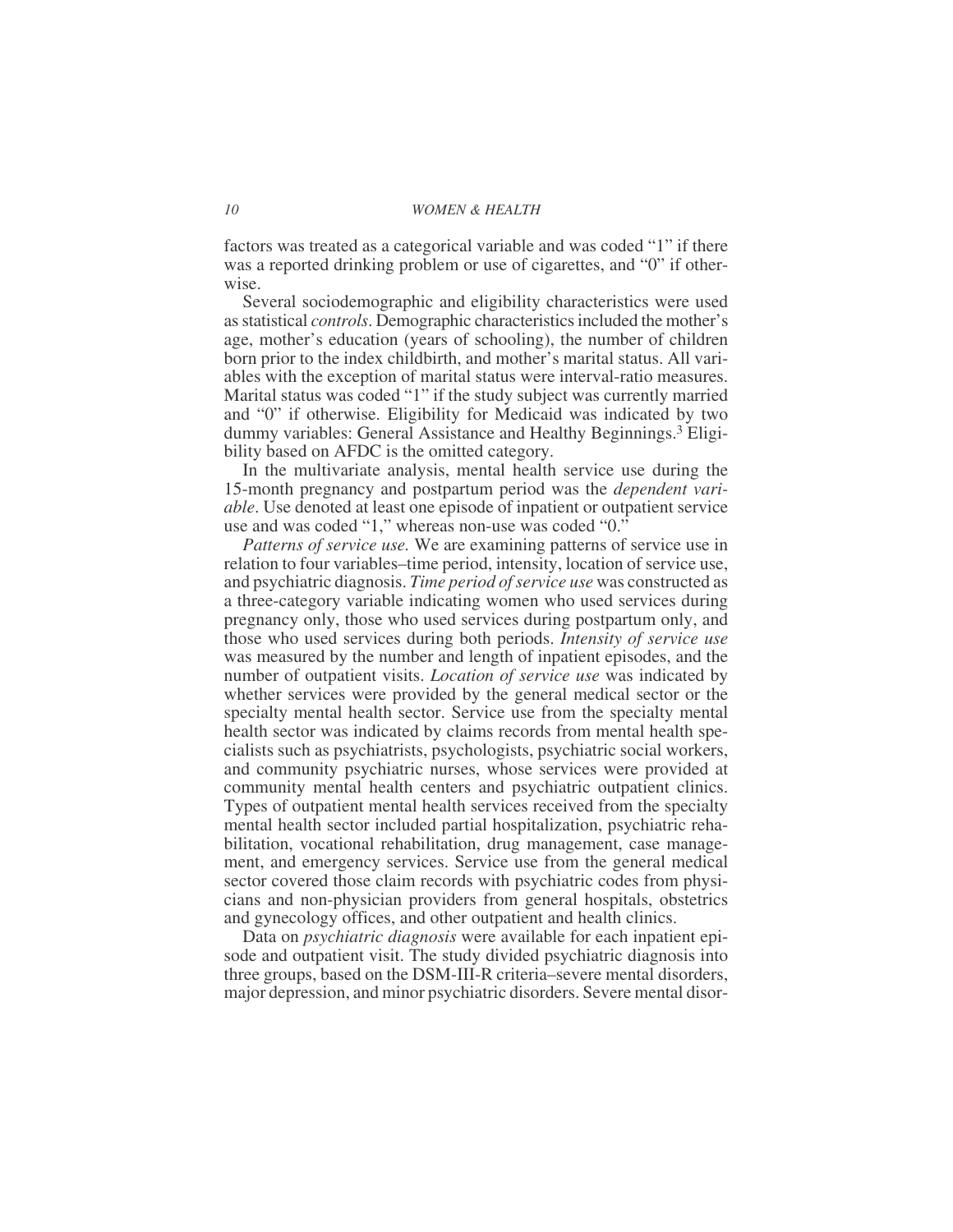ders included schizophrenia, delusional disorder, psychotic disorder not otherwise specified, and autistic disorder. Major depression included a single-episode severe depression and recurrent severe depression. Minor psychiatric disorders were comprised of adjustment disorders, posttraumatic stress disorder, separation anxiety disorders, personality change due to general medical conditions, and depressive disorder not otherwise specified.

#### *Data Analysis*

*Probability of mental health service use.* Chi-square and *t*-tests were used to compare sociodemographic and eligibility category control factors, ethnicity, physical health problems, and behavioral health risk characteristics of women who used mental health services and those who did not. Hierarchical logistic regression was used to calculate odds ratios (ORs) for predicting the probability of mental health services use. Sets of variables were sequentially added to the regression model. First, we entered all the control variables, including demographic characteristics and eligibility factor. Second, we added ethnicity to the model and tested whether white and African-American women have different probabilities of mental health service. Third, we added to the second model the set of variables indicating physical health problems and behavioral health risks. Focusing on the potential change in the coefficients of the ethnicity variable in the third model will ascertain whether the ethnic difference in service use was accounted for by physical health problems and behavioral health risk factors.

*Patterns of service use.* Chi-square and ANOVA tests were used to compare mental health service utilization by time period of service use. Data on intensity of service use, location of service use, and psychiatric diagnoses were analyzed, respectively, for inpatient service use and outpatient service use. We also undertook additional bivariate analyses on pattern of service use by psychiatric diagnosis.

## *RESULTS*

## *Probability of Mental Health Service Use*

Table 1 describes the study population and users of mental health services. As the last column of Table 1 shows, members of the study population were predominantly African American, were relatively young,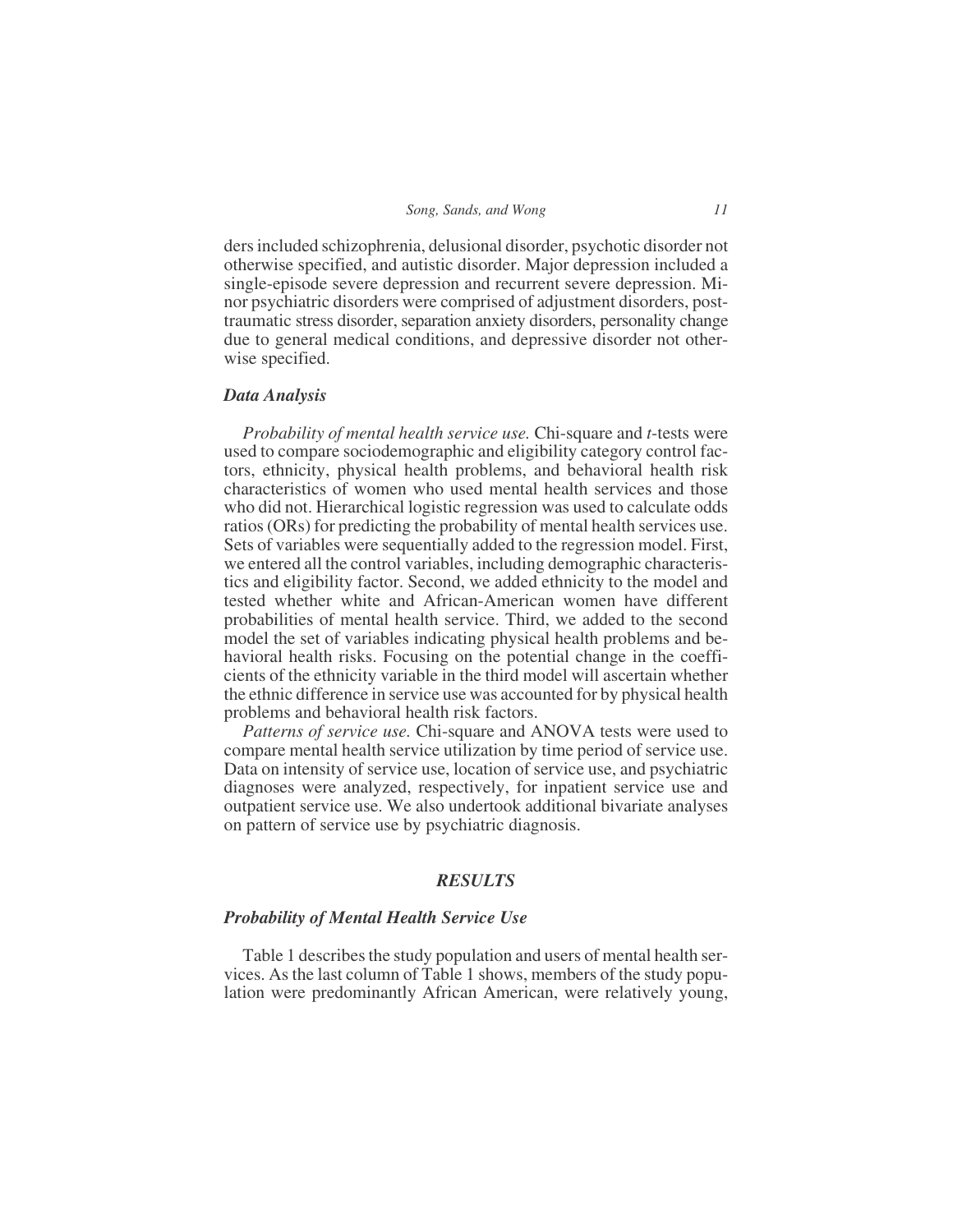had an average of less than 12 years of schooling, already had one to two children at the time of the index childbirth, and were largely unmarried. The majority of the women (88.3%) were eligible for Medicaid because of their enrollment in AFDC; close to 10 percent and 2 percent of the women, respectively, were Medicaid-eligible through participation in General Assistance and Healthy Beginnings. One-quarter of the study population experienced some pregnancy complications. The percentages of women who reported chronic illnesses and who used alcohol were relatively small, 8.8 percent and 4.3 percent, respectively. More than one-third of the study population smoked during pregnancy, a rate that is higher than that of the general population, but close to the findings of Miranda et al.'s (1998) study of women using public-sector gynecologic services.

Among the study population ( $n = 3,841$ ), 10.3% ( $n = 396$ ) used a mental health service at least once during each woman's 15-month perinatal period. Relative to the ethnic distribution of the study population, users of mental health services were less likely to be African American, with 70.7% of the users, in contrast with 82.6% of the study population, African American. Chi-square and *t*-tests that were used to compare services users and non-users found that mental health service users were somewhat older, more likely to be married, and had a greater number of children. There is no statistical significance in years of schooling between service users and non-users. Interestingly, women with AFDC were under-represented among the user group, whereas women with General Assistance and Healthy Beginnings were overrepresented. Overall, mental health service users experienced more chronic health problems and pregnancy-related complications and were more likely to smoke during pregnancy relative to the study population. There is no statistically significant difference between users and nonusers in the proportion that reported drinking during pregnancy.

The logistic regression results in Table 2 indicate that African-American women had a lower probability of mental health service use than white women. Controlling for other variables in the model, African-American women were half as likely as white women to use services. The parameter estimates for the ethnicity variable do not change when additional sets of variables were included in the model, indicating that ethnic difference in mental health services use is not accounted for by physical health problems and behavioral health risk factors.

Consistent with our hypothesis, all indicators of physical health problems and behavioral health risks, with the exception of drinking during pregnancy, are positively related to mental health service use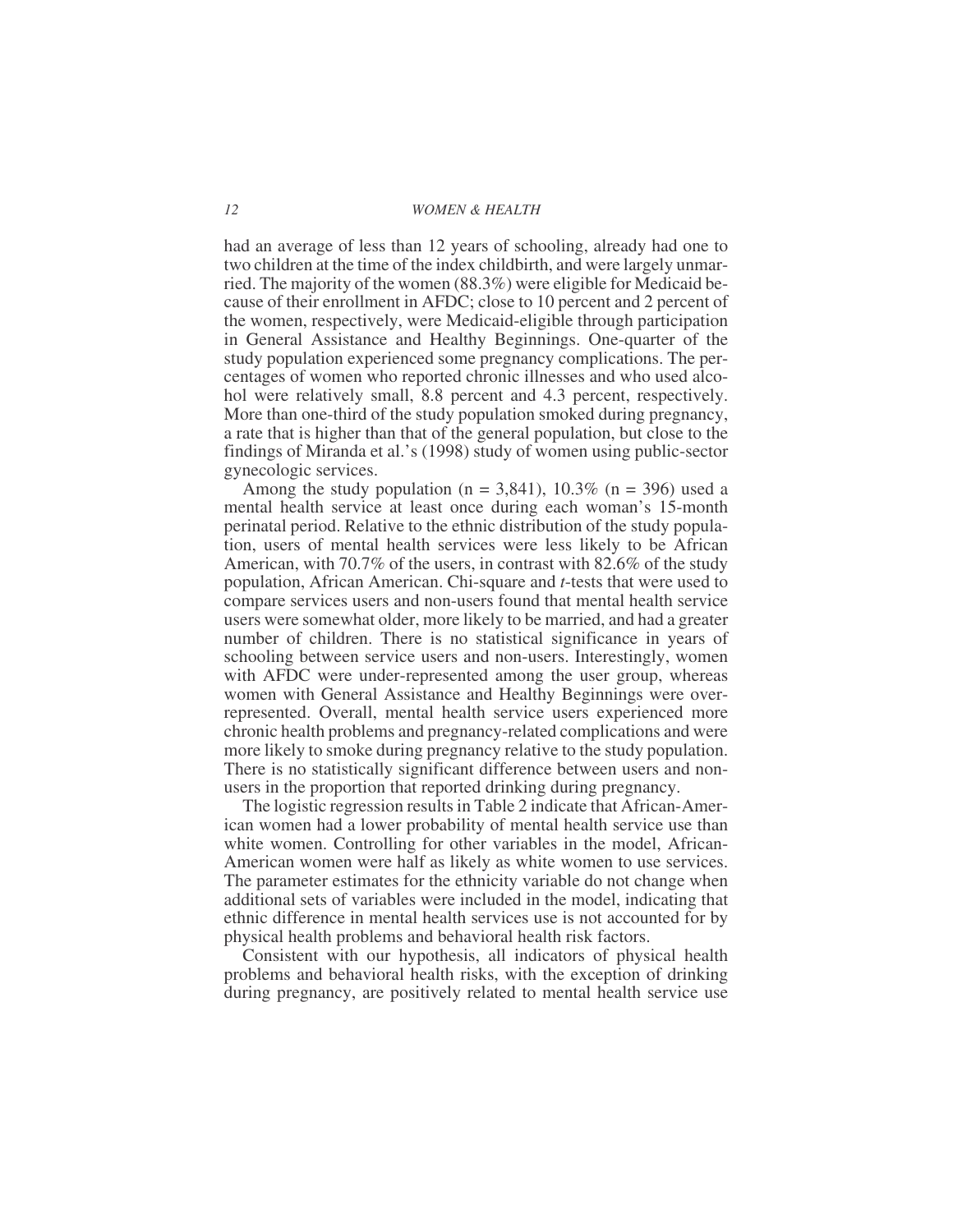|                                               | Estimate | <b>Odds Ratio</b> | Estimate | Odds Ratio | Estimate | Odds Ratio  |
|-----------------------------------------------|----------|-------------------|----------|------------|----------|-------------|
| Control variables: demographics & eligibility |          |                   |          |            |          |             |
| Age in years                                  | 0.041    | $1.041**$         | 0.036    | $1.036**$  | 0.027    | $1.028*$    |
| Education in years                            | $-0.106$ | $0.900**$         | $-0.075$ | 0.928      | $-0.056$ | 0.945       |
| Marital status (currently married $= 1$ )     | 0.339    | 1.405             | 0.173    | 1.189      | 0.214    | 1.239       |
| Number of children                            | 0.075    | $1.078*$          | 0.092    | $1.096*$   | 0.085    | $1.089*$    |
| Eligibility factors (omitted category: AFDC)  |          |                   |          |            |          |             |
| <b>Healthy Beginning</b>                      | 0.493    | 1.638             | 0.396    | 1.486      | 0.425    | 1.531       |
| <b>General Assistance</b>                     | 0.414    | $1.513*$          | 0.361    | $1.435*$   | 0.315    | 1.371       |
| Ethnicity                                     |          |                   |          |            |          |             |
| Race (Black = $1$ )                           |          |                   | $-0.685$ | $0.504$ ** | $-0.704$ | $0.495**$   |
| Physical health problems                      |          |                   |          |            |          |             |
| Number of chronic physical illnesses          |          |                   |          |            | 0.361    | $1.434**$   |
| Number of pregnancy-associated complications  |          |                   |          |            | 0.278    | $1.320*$    |
| Behavioral health risk factors                |          |                   |          |            |          |             |
| Drinking during pregnancy                     |          |                   |          |            | $-0.208$ | 0.812       |
| Smoking during pregnancy                      |          |                   |          |            | 0.247    | $1.280*$    |
| 2X Loglikelihood (df)                         |          | 57.395(6)         |          | 89.045(7)  |          | 109.200(11) |
|                                               |          |                   |          |            |          |             |

TABLE 2. Logistic Analysis on Use of Mental Health Service (n <sup>=</sup> 3,841)

 $*p < 0.05$ ,  $*p < 0.01$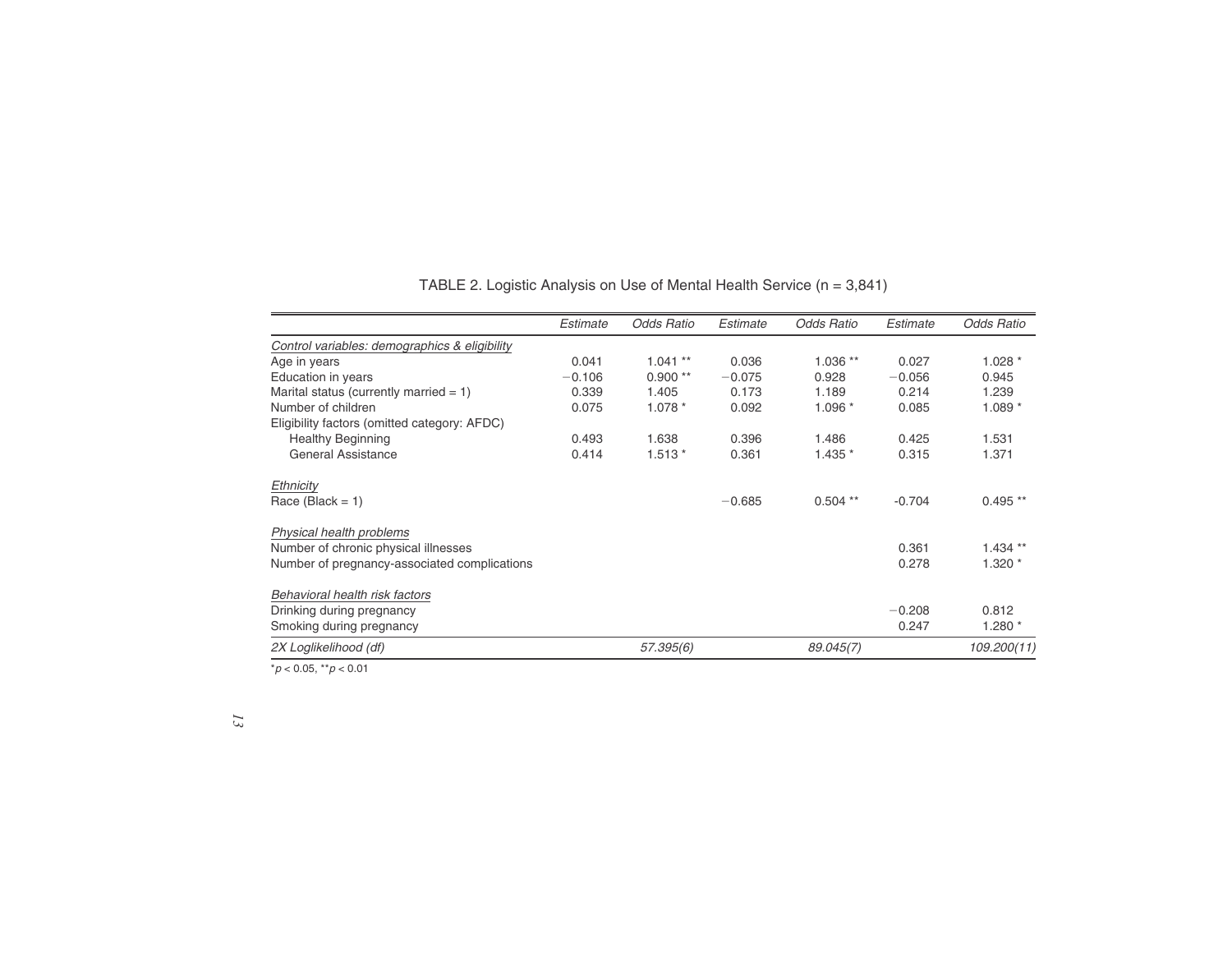among low-income perinatal mothers. Two control variables, age (older) and the number of children (higher), influence the probability of mental health service use among perinatal women.

## *Patterns of Service Use*

The percentage of women who used mental health services during pregnancy (248 of 3,841) and the postpartum period (247 of 3,841) is about the same–that is, 6.5% of the study population used services during pregnancy and 6.4% during the postpartum period. Women who used mental health services during both pregnancy *and* the postpartum period (99 of 3,841) constituted 2.6 percent of the study population. In Table 3, we classified service users into three non-overlapping groups: women using services during pregnancy only ( $n = 149, 37.6\%$ ), women using services during the postpartum period only ( $n = 148, 37.4\%$ ), and women using services during both pregnancy and the postpartum period (n = 99, 25.0%).

All women using mental health services ( $n = 396$ ) reported at least one outpatient visit. As panel one of Table 3 shows, the average number of outpatient visits made by women who used mental health services during both periods (26.1 visits) is nearly six times that for women who used services during pregnancy only (4.5 visits) and women who used services during the postpartum period only (4.4 visits). Eighty-six percent of all outpatient visits took place in the specialty sector.

There were significant differences in the distribution of diagnoses by time period. Proportionately more women in the "postpartum only" group received a diagnosis of major depression. Interestingly, but not surprising, there were proportionately more women in the "both periods" group who were diagnosed with severe mental disorders. Regardless of the time period of service use, the majority of service users were diagnosed with minor psychiatric disorders, including minor depression and anxiety disorders.

More than one in 10 service users (10.6%) experienced at least one inpatient episode; the mean number of inpatient episodes is 1.2 for women who were ever hospitalized during the study period. Although there was no significant difference in the proportion ever hospitalized among users of the three groups, women who used services during both pregnancy and the postpartum periods reported more inpatient episodes, and stayed in hospital longer than women who used services during pregnancy only and postpartum only. All inpatient psychiatric services were delivered in the specialty sector.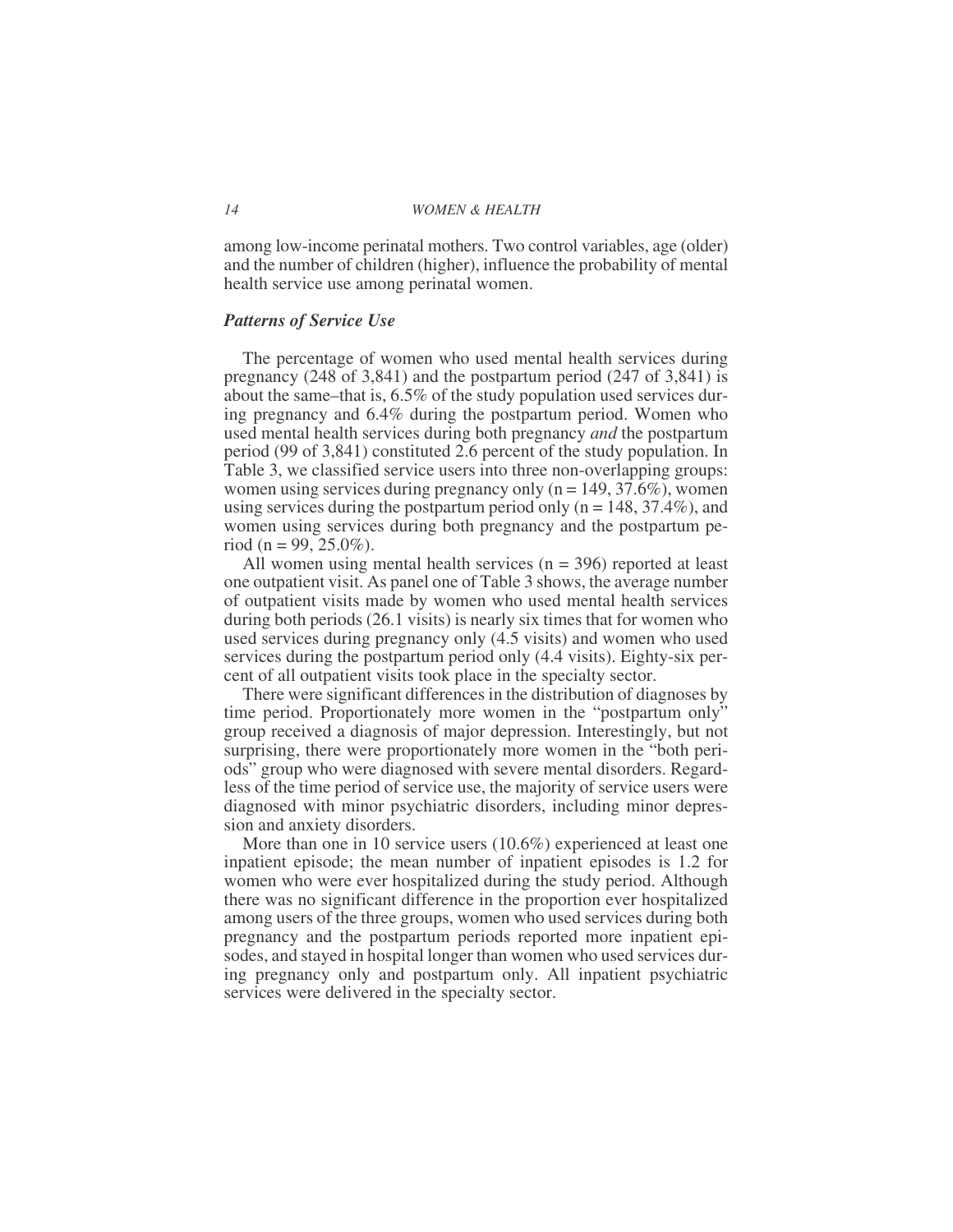TABLE 3. Patterns of Mental Health Service Use by Time Period of Service Use (n = 396)

|                                                          | Pregnancy<br>Only | Postpartum<br>Only    | <b>Both</b><br>Periods | Total       |
|----------------------------------------------------------|-------------------|-----------------------|------------------------|-------------|
| Service Use Pattern                                      | $(n = 149)$       | $(n = 148)$           | $(n = 99)$             | $(n = 396)$ |
| Outpatient service usea,b                                |                   |                       |                        |             |
| Average no. of outpatient visits (s.d.)**                | 4.5(6.8)          | 4.4(5.6)              | 26.1 (46.0)            | 9.8(25.4)   |
| Service site for use per episode $(\%)^{\#}$             |                   |                       |                        |             |
| General sector only                                      | 82 (12.2)         | 119 (18.5)            | 339(13.1)              | 540 (13.9)  |
| Specialty sector or both                                 | 589 (87.8)        | 525 (81.5)            | 2242 (86.9)            | 3356 (86.1) |
| Diagnosis for outpatient visits (%)~**                   |                   |                       |                        |             |
| Severe mental disorders                                  | 11 $(7.4)$        | 6 (4.1)               | 13 (13.1)              | 30(7.6)     |
| Major depression                                         | 5(3.4)            | 20 (13.5)             | 7(7.1)                 | 32(8.1)     |
| Minor psychiatric disorders                              | 133 (89.3)        | 122 (82.4)            | 79 (79.8)              | 334 (84.3)  |
| Inpatient service use <sup>a</sup>                       |                   |                       |                        |             |
| Ever hospitalized (%)                                    | 16 (10.7)         | 14 (9.5)              | 12 (12.1)              | 42 (10.6)   |
| Average no. of hospitalizations (s.d.)**                 |                   | $1.1(0.3)$ $1.0(0.0)$ | 1.6(0.7)               | 1.2(0.5)    |
| Mean no. of hospital stay days per<br>episode $(s.d.)$ # | 11.0 (14.5)       | 17.4 (9.0)            | 28.6 (21.1)            | 18.1 (16.6) |
| Service site for use per episode $(\%)^{\#}$             |                   |                       |                        |             |
| Specialty sector                                         | 17 (100)          | 14 (100)              | 19 (100)               | 50 (100)    |
| Data sources:                                            |                   |                       |                        |             |

a Medicaid Management Information System (MMIS) claims data.

b County Reporting System (CRS) claims and admission data.

Note:

# Because the data are episode-level, there is no test of statistical significance by time period of use.

~ Most service users had one psychiatric diagnosis only. For those with multiple diagnoses, only the most serious diagnosis was included. For example, an individual with diagnoses of major depression and minor psychiatric disorders was classified as having major depression. An individual diagnosed with severe mental disorder and major depression was classified as having severe mental disorder.

 $*p < 0.05$ ,  $*p < 0.01$ 

As noted, women who used services during both pregnancy and the postpartum period tended to make more outpatient and inpatient visits and stayed longer when hospitalized. There were proportionately more women in the "both periods" group receiving a diagnosis of severe mental disorder. To ascertain whether the differential patterns of service utilization by time period of use were accounted for by psychiatric diagnosis, we conducted an additional analysis based on diagnostic category.

Table 4 shows that women diagnosed with severe mental disorders were more likely to be hospitalized than those who were diagnosed with major depression or minor psychiatric disorders. The average length of stay per inpatient episode is also longer for women with severe mental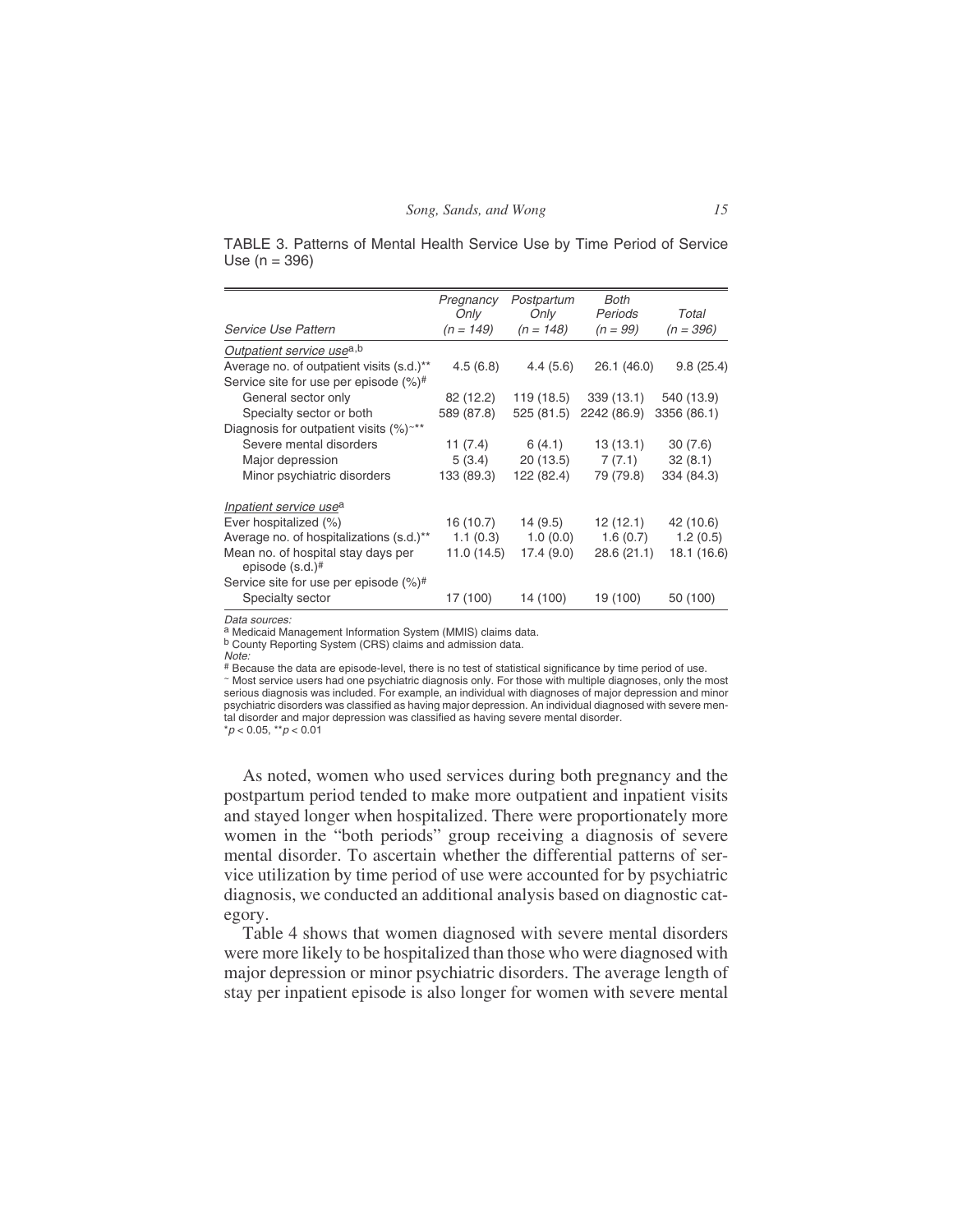| Service Use Pattern                          | Severe Mental<br><b>Disorders</b><br>$(n = 30)$ | Major<br>Depression<br>$(n = 32)$ | <b>Minor Psychiatric</b><br><b>Disorders</b><br>$(n = 334)$ | Total<br>$(n = 396)$ |
|----------------------------------------------|-------------------------------------------------|-----------------------------------|-------------------------------------------------------------|----------------------|
| Inpatient service use                        |                                                 |                                   |                                                             |                      |
| No. of service users hospitalized (%)*       | 7(23.3)                                         | 6(18.8)                           | 29(8.7)                                                     | 42 (12.6)            |
| Total no. of prenatal hospitalizations       | 5                                               | 3                                 | 18                                                          | 26                   |
| Total no. of postnatal hospitalizations      | 3                                               | 6                                 | 15                                                          | 24                   |
| Total no. of hospitalizations                | 8                                               | 9                                 | 33                                                          | 50                   |
| Mean no. of days stayed per hospitalization# | 29.1                                            | 20.4                              | 15.0                                                        | 18.1                 |
| Outpatient service use                       |                                                 |                                   |                                                             |                      |
| Mean no. of outpatient visits**              | 45.0                                            | 8.8                               | 6.8                                                         | 9.8                  |
| Total no. of prenatal outpatient visits      | 749                                             | 97                                | 1204                                                        | 2050                 |
| Total no. of postnatal outpatient visits     | 601                                             | 183                               | 1062                                                        | 1846                 |
| Total no. of outpatient visits               | 1350                                            | 280                               | 2266                                                        | 3896                 |

| TABLE 4. Pattern of Mental Health Service Use by Psychiatric Diagnosis ( $n = 396$ ) |  |
|--------------------------------------------------------------------------------------|--|
|--------------------------------------------------------------------------------------|--|

# Because the data are episode-level, there is no test of statistical significance by psychiatric diagnosis. \*p <sup>&</sup>lt; 0.05, \*\*p <sup>&</sup>lt; 0.01

*16*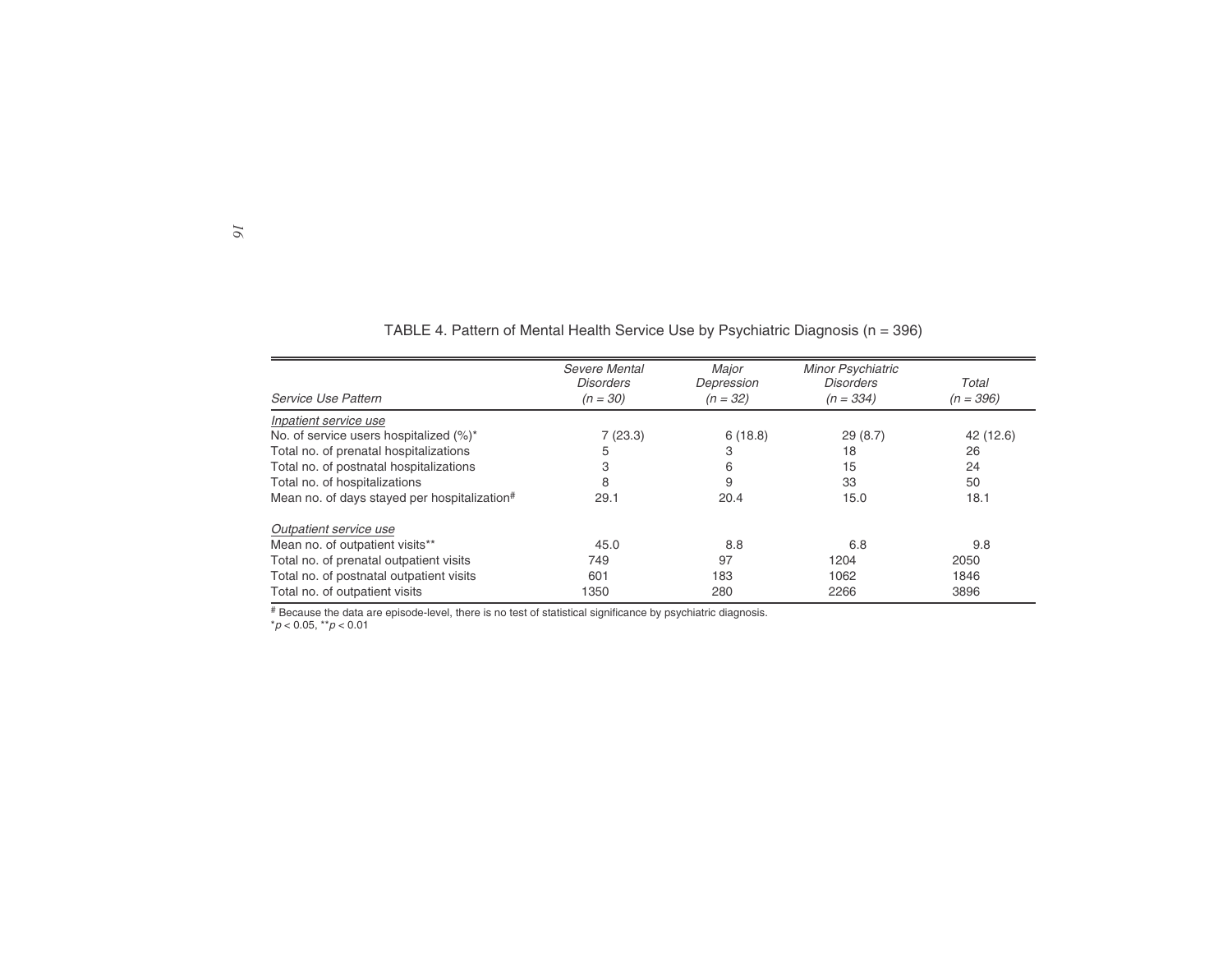*Song, Sands, and Wong 17*

disorders than for other diagnostic groups. Consistent with the results on inpatient care, women in the severe mental disorders category made an average of 45 outpatient visits during the 15-month perinatal period, compared to 8.8 made by women in the major depression category and 6.8 made by women in the minor psychiatric disorder category. For the severe mental disorder and the minor psychiatric disorder groups, there are numerically more inpatient and outpatient episodes during pregnancy than during the postpartum period. By contrast, for the major depression group, 6 out of 9 hospitalizations and two-thirds of outpatient visits occurred during the postpartum period, suggesting a heightened incidence of severe postpartum depression.

## *DISCUSSION*

Using data integrated from three publicly accessible administrative datasets, the present research is one of the few studies that track mental health services use among low-income white and African-American women during the perinatal period. We found that about 10.3% of the Medicaid-eligible women used mental health services during pregnancy and the postpartum period.

The descriptive data on the study population (Table 1) illuminate some of the physical and behavioral health risks that low-income women may experience during the pregnancy-postpartum period. It is notable that the rate of smoking among all low-income pregnant women is relatively high. The proportion that smoked among mental health service users (47.5%) here is similar to that found in a survey of Wisconsin Medicaid recipients, reportedly twice the rate in the general population (Carr et al., 2001). The Wisconsin sample included children age 11 and older as well as men and women and thus is more inclusive than the population studied here. Because smoking during pregnancy can adversely affect the child, smoking is a serious concern in maternal and child health. The findings on pregnancy complications (29.6% of the mental health service users and 24.8% of the study population) also appear to be high. Drinking was found to be not sizable, did not turn out to be a factor that distinguished users and non-users, and was not associated with mental health service use.

The logistic regression results (Table 2) supported all three hypotheses. With regard to the association between African-American ethnicity and mental health service use, we found that when other factors were controlled, African-American women had a 50% lower probability of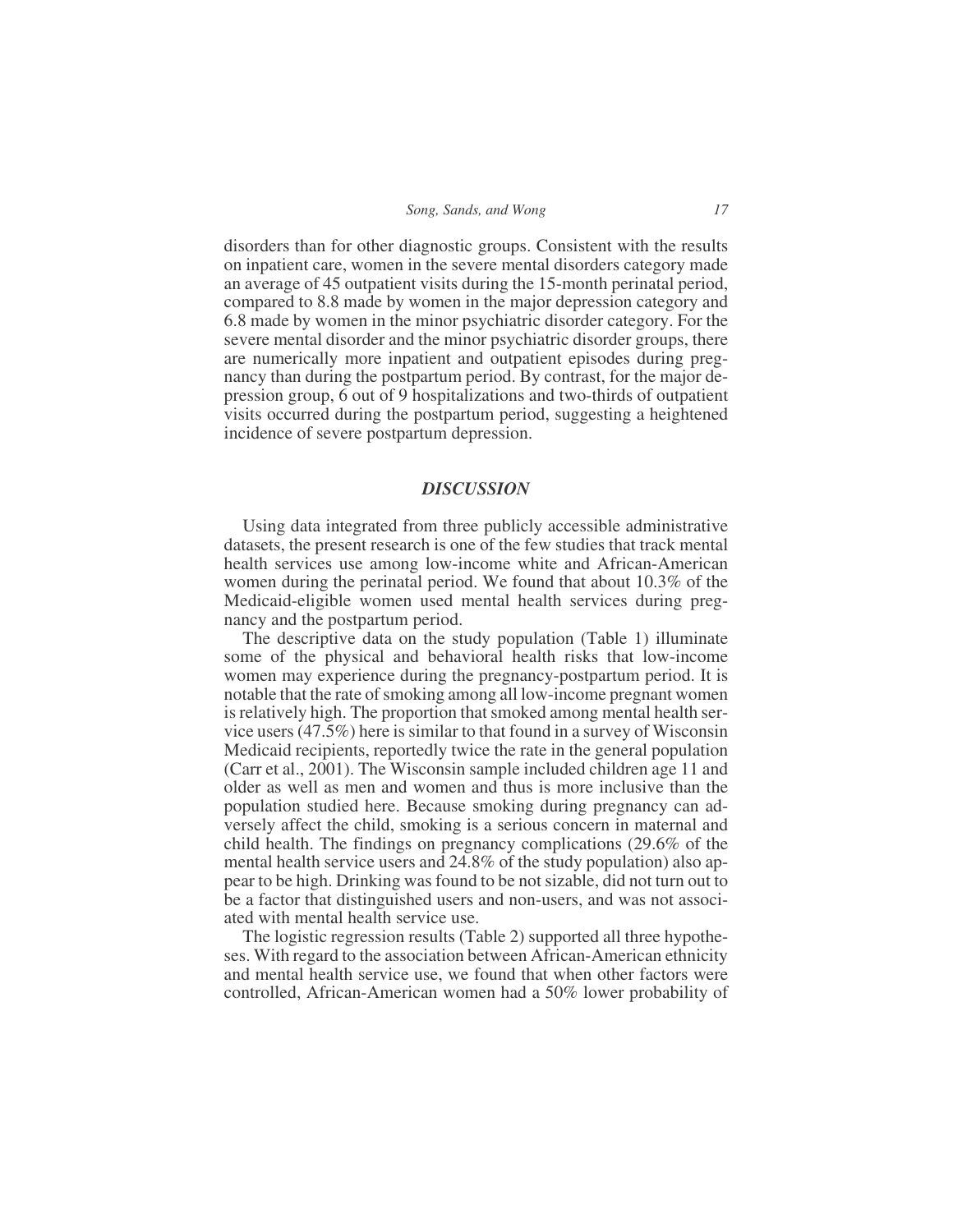using mental health services than Caucasian women. The finding of an ethnic gap in mental health service use is consistent with the prior research (Padgett et al., 1998; Temkin-Greener & Clark, 1988) and suggests that there might be significant unmet need among African-American women for mental health services. It may be, as Mays, Caldwell, and Jackson (1996) found of African-American women in general, that African-American pregnant and postpartum women do not seek services for mental health problems until those disorders become severe. Alternatively, African-American women may not find services to be sufficiently culturally sensitive (Takeuchi & Uehara, 1996). Further research is needed to determine whether this difference is due to attitudes toward help-seeking during pregnancy, the severity of symptoms, the quality of services, or some other factor.

Furthermore, the study found that physical and behavioral health risk factors were associated with mental health service use. The finding on physical illnesses was consistent with previous research showing an association between chronic diseases and psychiatric disorders (Wells et al., 1988). The finding of the number of pregnancy-associated complications is a new one. It may be that these complications provoke anxiety in women, which in turn motivates them to seek help through mental health services. As expected, we found that smoking was associated with service use. Drinking during pregnancy, however, did not turn out to be significant.

Two sociodemographic control variables, age and the number of children, were also associated with service use. It is not surprising that age predicted service use, because age brings maturity and awareness of the availability of services to address problems. This finding does, at first glance, seem inconsistent with that of the Padgett et al. (1998) study, which reported that younger women were more likely to use mental health services than older women. This discrepancy, however, is attributable to a different distribution of the age group in the two studies. Compared with the average age of participants of Padgett study  $(M = 48$  years, range = 18 to 65), the participants in this study were considerably younger ( $M = 24$  years, range = 15 to 45).

The number of children was also associated with mental health service use. Women with more children were more likely to seek help from mental health professionals. This finding might be explained by higher role demands, which may result in stress among poor mothers (Belle, 1990). The demands of caring for numerous children may motivate women to seek emotional support through mental health treatment. Two sociodemographic control variables, education and marital status,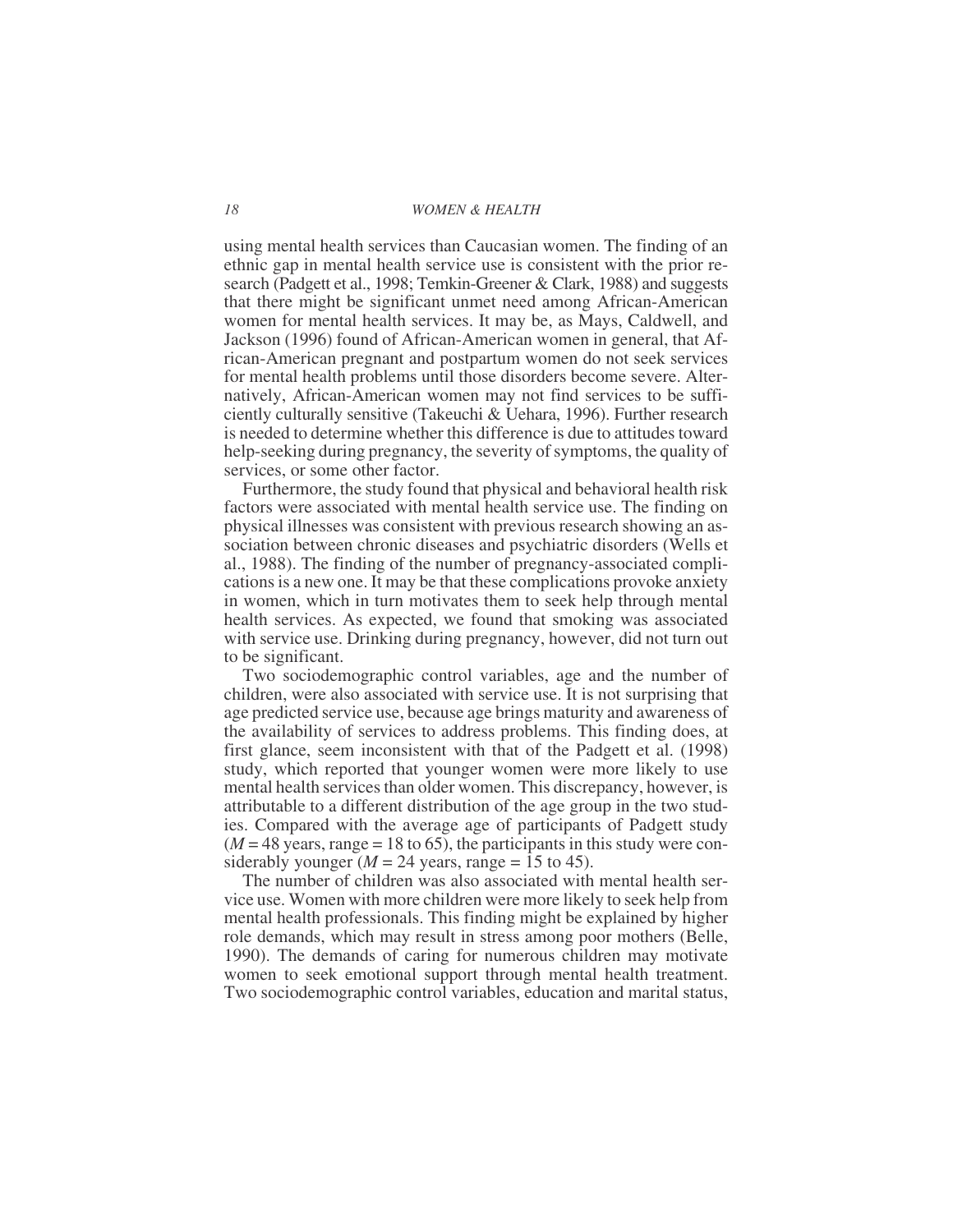were not significant predictors in our regression analysis, even though others have found that these were associated with mental health service use (Padgett et al., 1998).

This study goes beyond previous research by exploring patterns of service use by time period of service use and by psychiatric diagnosis (Tables 3 and 4). About 6.5% of the study population used services during the prenatal period, 6.4% used services during the 6-month postpartum period, and 2.6% used services during both periods. The majority (84.3%) of women who used services received a diagnosis of minor psychiatric disorder, while 7.6% and 8.1% were diagnosed with severe mental disorders and major depression, respectively. All service users made at least one outpatient visit and 10.6% experienced psychiatric hospitalization. Outpatient service use was predominantly within the specialty mental health sector but a substantial proportion received mental health services through the general medical sector.

Although prior research did not identify any clear pattern regarding the prevalence of depression between pregnancy and the postpartum period (Gotlib et al., 1989; Ritter et al., 2000), this study found proportionately more women in the "postpartum only" group receiving a diagnosis of major depression. The relatively higher prevalence of major depression in the "postpartum only" group suggests that while minor depression may be common across the 15-month perinatal period, women are particularly vulnerable to single-episode or recurrent severe depression during the postpartum period.

Compared to other service users, a discernible pattern of service use emerged for women who received a diagnosis of severe mental disorder. As our findings show, proportionately more women who used services during both the pregnancy and postpartum periods received a diagnosis of severe mental disorder. Moreover, relative to their size, women with severe mental disorder consumed a disproportionate amount of mental health services. While only 7.6 percent of all mental health service users were women with severe mental disorder, these women made 34.7 percent of all outpatient visits (1,350 out of a total 3,896 visits, Table 4) during the entire study period.

## *Implications of the Study*

The results of this study have implications for research and policy that are relevant to women's mental health care and the health and mental health service delivery systems. First of all, we have shown that African-American, low-income, pregnant, and postpartum women had a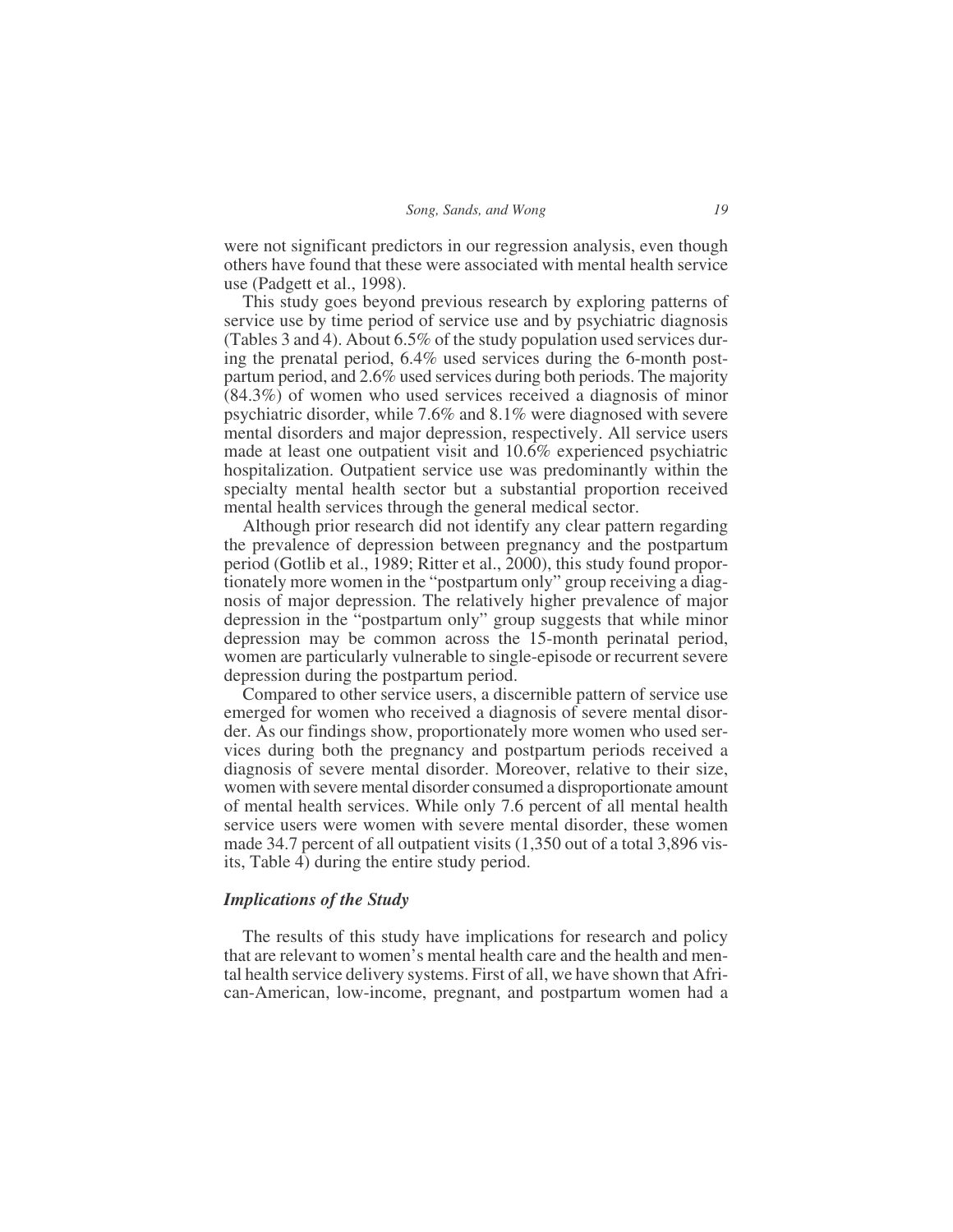50% lower probability of mental health service utilization than Caucasian women. Considering that this study controlled for access to health insurance by including the Medicaid population only, and controlled for a number of predictors of mental health utilization, our study suggests that guaranteeing equal access to public health insurance does not necessarily close the gap in use of mental health services between African American and white perinatal women.

The persistence of an ethnic gap at the point of entrance to psychiatric services obviously calls for future research on the availability of services (such as issues of geographic proximity, culturally-sensitive practices, and other barriers of the mental health system) and acceptability of services (such as beliefs and perceptions of mental disorders, mental health practitioners, and discrimination in the mental health system). Policies and programs that foster participation of all eligible groups would extend services to all ethnic groups that potentially benefit from mental health services. Qualitative research on the beliefs, attitudes, and perceptions of low-income pregnant and postpartum women can clarify the role of ethnicity, as well as other factors that are associated with the utilization and non-utilization of mental health services by this population.

Second, this study has implications for clinical practice. As reported above, and besides ethnicity, whether or not a woman seeks mental health services during the perinatal period is associated with physical and behavioral health risk factors and other demographic factors. Notably, smoking during pregnancy, multiple chronic physical illnesses, the number of pregnancy-related complications, age, and the number of previous childbirths affect the likelihood of mental health service use. In response, we suggest that health care providers for pregnant and postpartum women consider these predictors of mental health utilization as factors signaling attention to their mental health status and possible referral to a mental health provider. Primary physicians, obstetricians, and nurse practitioners and nurse midwives might, for example, explore potential psychological problems experienced by women in their late 20s or older, those with a large number of children, women who smoke, and those who have multiple chronic health problems and complications during pregnancy. These women may benefit from a referral to a mental health provider. Early identification and treatment of women experiencing symptoms of mental health problems during pregnancy and the postpartum period are essential to help prevent recurrent and/or severe mental illness, which would incur financial cost to the mental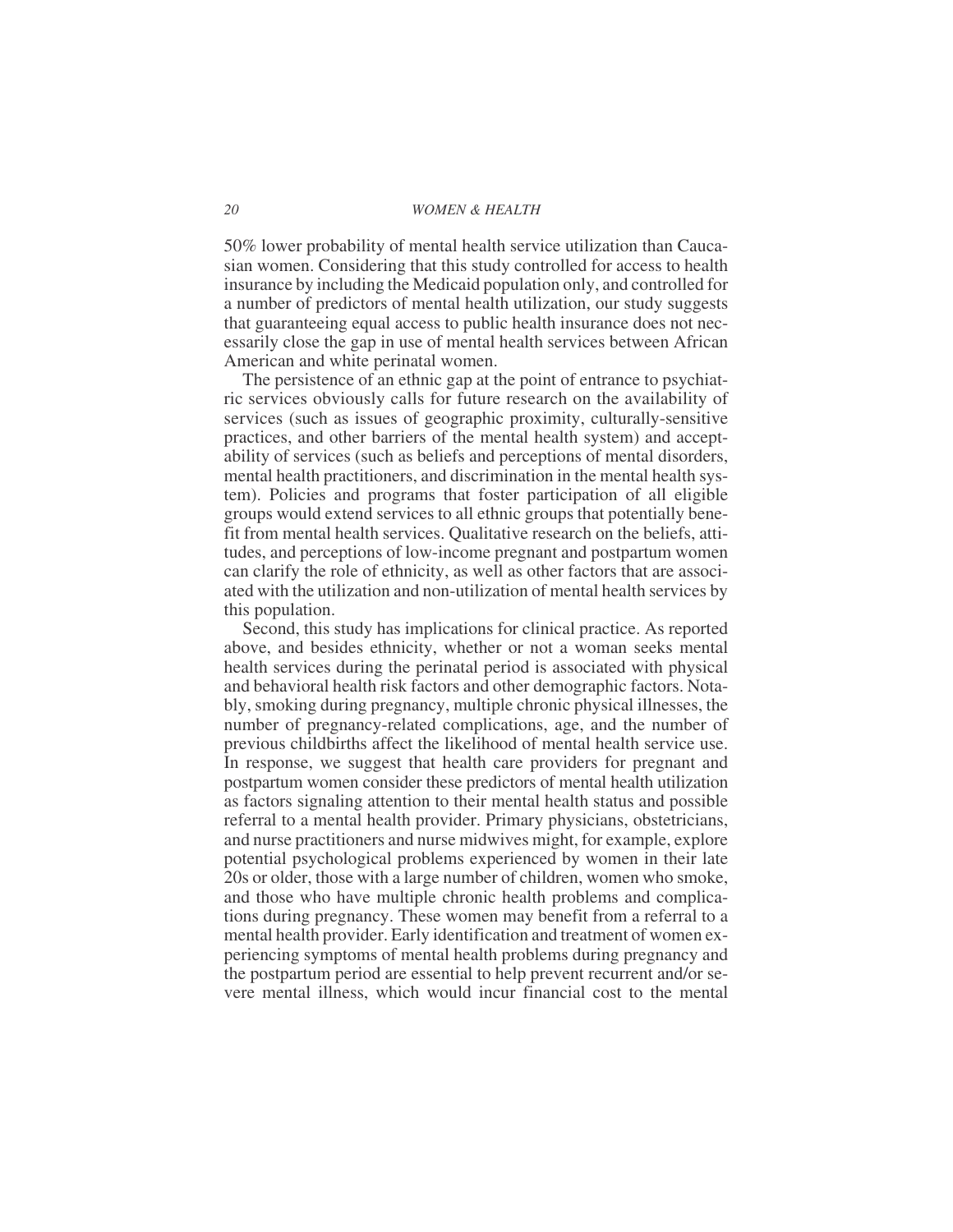health system as well as psychological cost to both patient and family members.

Similarly, the findings of this study could sensitize mental health practitioners to sociodemographic and physical and behavioral health risk factors that are associated with the use of, and conversely, avoidance of use of mental health services. Mental health providers might, for example, attend more closely than they ordinarily do to chronic physical illnesses and reported pregnancy complications by women with whom they are working. Furthermore, health and mental health providers can refer pregnant women who smoke for smoking cessation intervention services.

Third, the mental health service needs of women with severe mental disorders identified in this study warrant special attention of health care providers, both at the general health sector and the specialty mental health sector. In contrast with the other diagnostic categories, severe mental disorders are comprised of disorders that are less likely to emanate from the stresses and strains associated with pregnancy and childbirth and are also less likely to end after the perinatal period is over. Moreover, because of the psychopharmacologic risks during pregnancy, medication management is of particular concern for health care providers working with women with severe mental disorders. It is important for health care providers at the general medical sector to be equipped with the knowledge and skills for identifying members of this high-risk group through screening, case finding, and evaluation. Establishing effective linkages between providers of the general medical sector and the specialty mental health sector is critical for ensuring the continuity and quality of care in addressing the mental health needs of these women.

## *Limitations of the Study*

The target population in this study included only those low-income women on Medicaid who had successfully delivered babies. Women who experienced fetal loss or otherwise did not have pregnancies that resulted in the existence of birth certificates were not in the study. We recognize that pregnancy loss may prompt some women to use mental health services. A further limitation was that the data did not have indicators for need for mental health care among the study population. Constrained by the administrative data, we cannot ascertain the extent to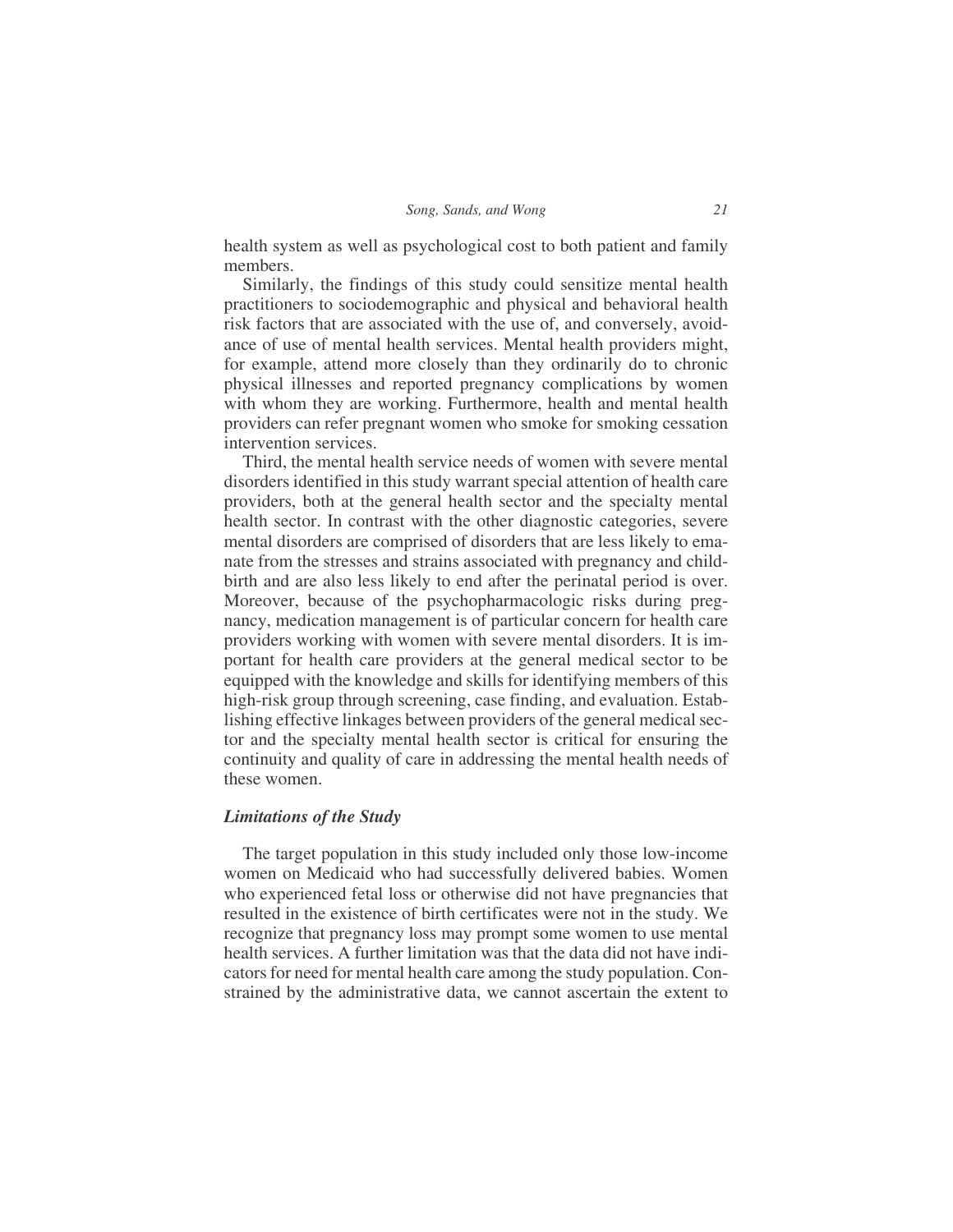which women who did not use mental health services have an actual need for services. Other studies have found that perceived or evaluated need is a significant predictor of mental health service utilization (e.g., Padgett et al., 1998).

## **NOTES**

1. Llewellyn et al. (1997) provide full documentation for the percentages reported in their review. Birndorf et al.'s (2001) study was of a small sample ( $n = 57$ ) of pregnant women at a faculty practice at a major medical center.

2. Eligibility for SSI is medically determined, based on physical or mental impairment, whereas other eligibility categories (including Aid to Family with Dependent Children, or AFDC, General Assistance, and Healthy Beginning) are determined by income level. We are excluding SSI recipients from the study because the basis for eligibility (psychiatric illness or chronic physical illness) confounds with the key variables used in this study.

3. Healthy Beginnings is a federal program that offers medical assistance to pregnant and postpartum women whose family income is up to a designated percentage above the poverty line.

#### REFERENCES

- Arnold, A. F., Baugh, C., Fisher, A., Brown, J., & Stowe, Z. N. (2002). Psychiatric aspects of the postpartum period. In S. G. Kornstsein & A. H. Clayton (Eds.), *Women's mental health: A comprehensive textbook* (pp. 91-113). New York: The Guilford Press.
- Beck, C. T. (1998). The effects of postpartum depression on child development: A meta-analysis. *Archives of Psychiatric Nursing*, *12*(1), 12-20.
- Belle, D. (1990). Poverty and women's mental health. *American Psychologist*, *45*(3), 385-389.
- Birndorf, C. A., Madden, A., Portera, L., & Leon, A. C. (2001). Psychiatric symptoms, functional impairment, and receptivity toward mental health treatment among obstetrical patients. *International Journal of Psychiatry in Medicine*, *31*(4), 355-365.
- Carr, R. M., Christiansen, B., Jehn, L., & Matitz, D. (2001). Meeting the challenge of tobacco use within the Medicaid population. *Wisconsin Medical Journal*, *100* (3), 59-66.
- Chaudron, L. H., Klein, M. H., Remington, P., Palta, M., Allen, C., & Essex, M. J. (2001). Predictors, prodromes and incidence of postpartum depression. *Journal of Psychosomatic Obstetrics and Gynecology*, *22*, 103-112.
- Cooper-Patrick, L., Gallo, J. J., Powe, N. R., Steinwachs, D. M., Eaton, W. W., & Ford, D. E. (1999). Mental health service utilization by African Americans and whites: The Baltimore Epidemiologic Catchment Area follow-up. *Medical Care*, *37* (10), 1034-1045.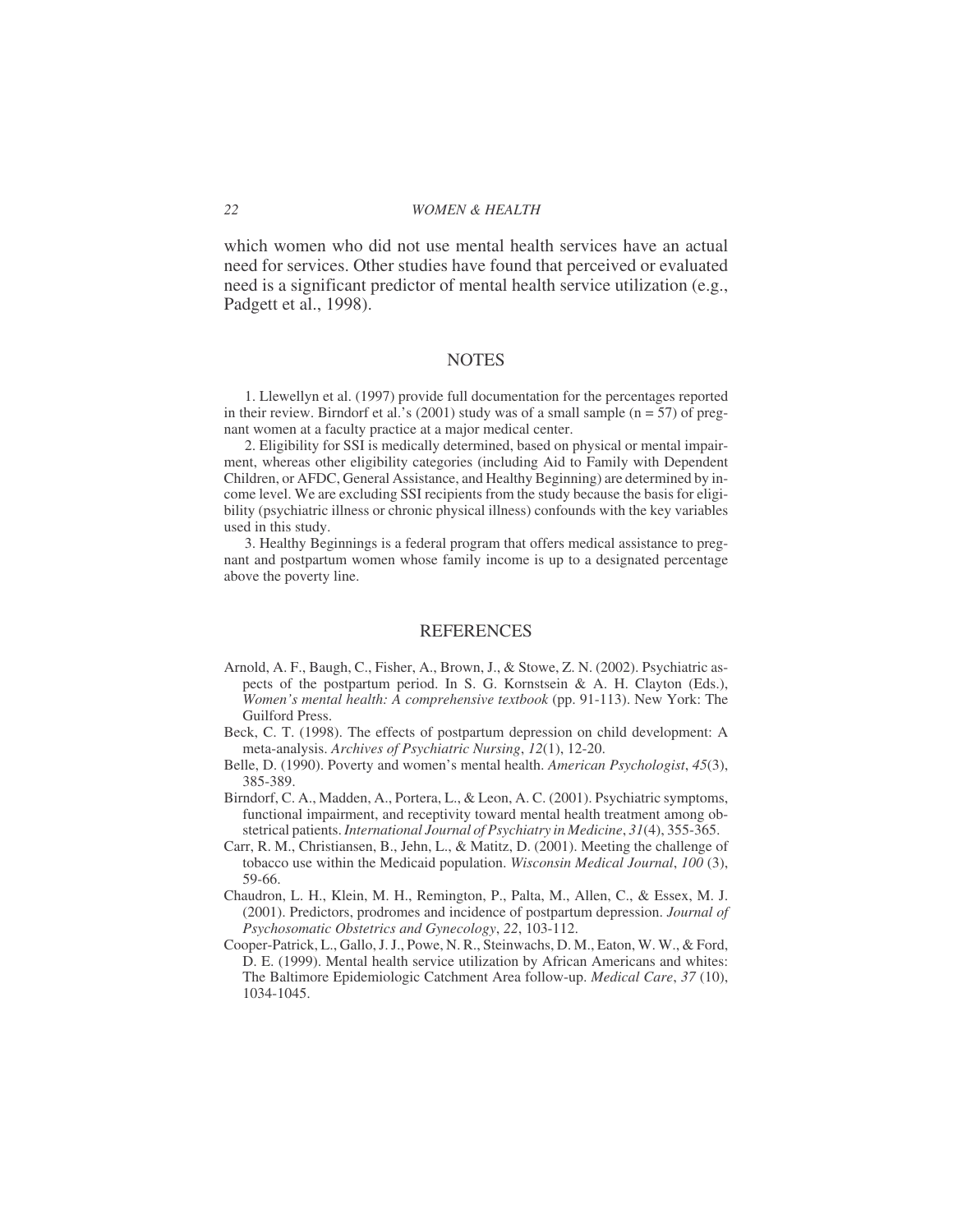- Gotlib, I. H., Whiffen, V. E., Mount, J. H., Milne, K., & Cordy, N. I. (1989). Prevalence rates and demographic characteristics associated with depression in pregnancy and the postpartum. *Journal of Consulting and Clinical Psychology*, *57* (2), 269-274.
- Griffin, J. F., Hogan, J. W., Buechner, J. S., & Leddy, T. M. (1999). The effect of a Medicaid managed care program on the adequacy of prenatal care utilization in Rhode Island. *American Journal of Public Health*, *89*(4), 497-501.
- Haas, J. S., Udvarhelyi, I. S., Morris, C. N., & Epstein, A. M. (1993). The effect of providing health coverage to poor insured pregnant women in Massachusetts. *JAMA*, *269*(1), 87-91.
- Institute of Medicine. (1985). *Preventing low birthweight*. Washington, DC: National Academy Press.
- Kelly, R. H., Danielson, B. H., Zatzick, D. F., Haan, M. N., Anders, T. F., Gilbert, W. M., & Burt, V. K. (1999). Chart-recorded psychiatric diagnoses in women giving birth in California 1992. *American Journal of Psychiatry*, *156*(6), 955-957.
- Kelly, R. H., Zatzick, D. F., & Anders, T. F. (2001). The detection and treatment of psychiatric disorders and substance abuse among pregnant women cared for in obstetrics. *The American Journal of Psychiatry*, *158*(2), 213-219.
- Llewellyn, A. M., Stowe, Z. N., & Nemeroff, C. B. (1997). Depression during pregnancy and the puerperium. *Journal of Clinical Psychiatry*, *58* (Suppl 15), 26-32.
- Mays, V. M., Caldwell, C. H., & Jackson, J. S. (1996). Mental health symptoms and service utilization patterns of help-seeking among African American women. In H. W. Neighbors & J. S. Jackson (Eds.), *Mental health in Black America* (pp. 161-176). Thousand Oaks, CA: Sage Publications.
- Miranda, J., Azocar, F., Komaromy, M., & Golding, J. M. (1998). Unmet mental health needs of women in public-sector gynecologic clinics. *American Journal of Obstetrics and Gynecology*, *178*(2), 212-127.
- Nonacs, R., Viguera, A. C., & Cohen, L. S. (2002). Psychiatric aspects of pregnancy. In S. G. Kornstsein & A. H. Clayton (Eds.), *Women's mental health: A comprehensive textbook* (pp. 70-90). New York: The Guilford Press.
- Padgett, D. K., Harman, C. P., Burns, B. J., & Schlesinger, H. J. (1998). Women and outpatient mental health services: Use by Black, Hispanic, and White women in a national insured population. In B. Levin, A. Blanch, & A. Jenning (Eds.), *Women's mental health services: A public health perspective* (pp. 34-54). Thousand Oaks, London, New Delhi: Sage.
- Piper, J. M., Ray, W. A., & Griffin, M. R. (1990) Effects of Medicaid eligibility expansion on prenatal care and pregnancy outcome in Tennessee. *Journal of the American Medical Association*, *264*(17), 2219-2223.
- Ritter, C., Hobfoll, S. E., Lavin, J., Cameron, R. P., & Hulsizer, M. R. (2000). Stress, psychosocial resources, and depressive symptomatology during pregnancy in lowincome, inner-city women. *Health Psychology*, *19*(6), 576-585.
- Rothbard, A. B., Shinnar, A. P., Hadley, T. R., & Rovi, J. I. (1990). Integration of mental health data on hospital and community services. *Administration and Policy in Mental Health*, *18*(2), 91-99.
- Scheffler, R. M., & Miller, A. B. (1989). Demand analysis of mental health service use among ethnic subpopulations. *Inquiry*, *26*, 202-215.